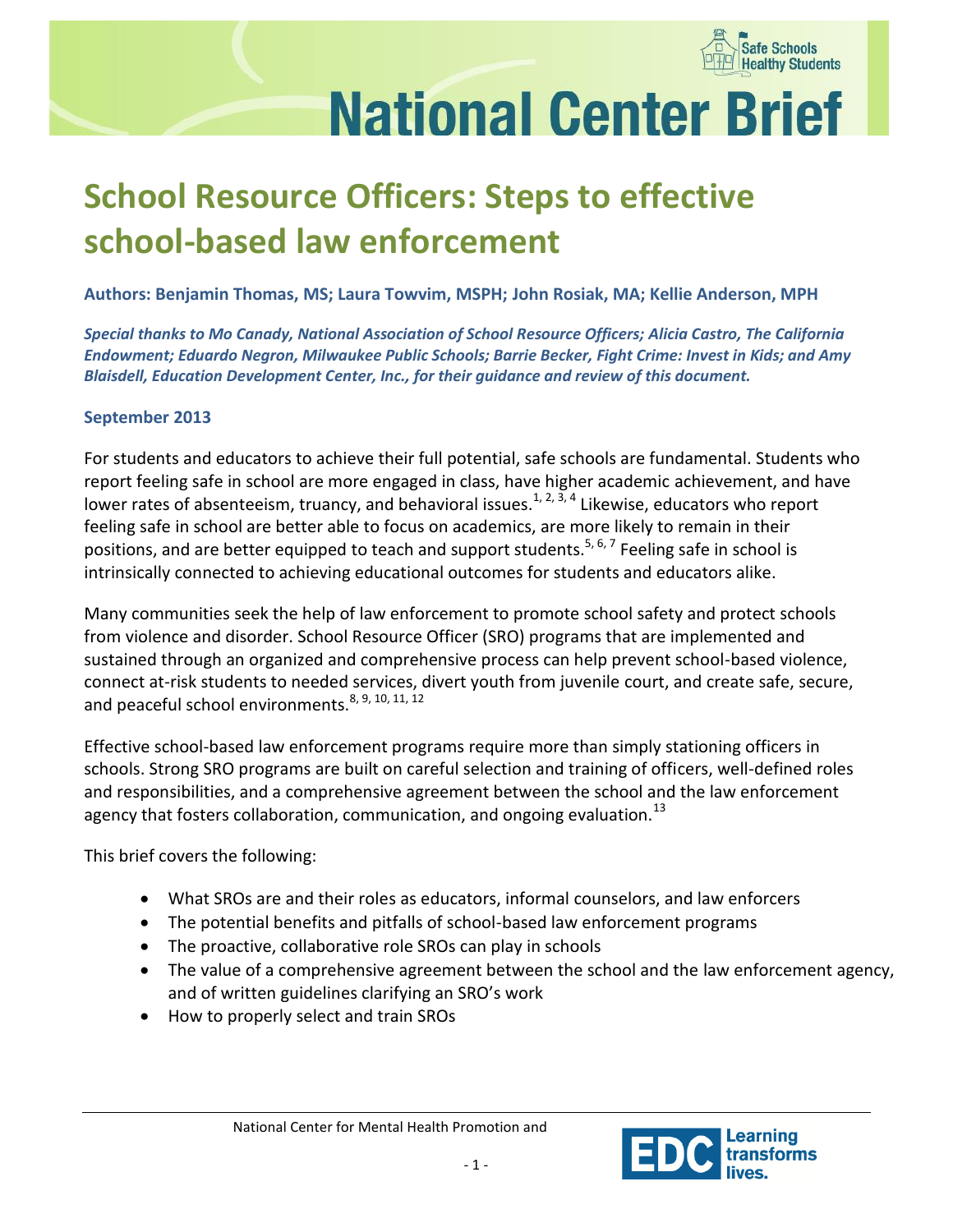### **What Are School Resource Officers?**

SROs are sworn law enforcement officers who are specially selected and trained to promote safety within schools. Officers are typically employed by law enforcement agencies, such as the local police department or sheriff's office, and are usually funded through local law enforcement or education budgets. Funding may also come from government agencies, such as the Department of Justice's Community Oriented Policing Services (COPS) Office.<sup>14, 15</sup> The school is the SRO's "police beat," or patrol territory, where he or she fulfills a multifaceted role, proactively promoting safety by building trusting relationships with students, staff, and caregivers.

*First initiated in the 1950s, school-based law enforcement programs have grown in popularity in recent decades. In the 1990s, amid growing fears about juvenile crime, several high-profile school shootings, and increased federal funding for school-based law enforcement programs, more and more communities began assigning officers to schools.<sup>16</sup> From 1997 to 2003, the number of school-based law enforcement officers rose 52 percent, from 9,400 to 14,337.<sup>17</sup> As of 2012, well over 10,000 officers police approximately 40 percent of U.S. schools nationwide, primarily at the secondary school level. 18, 19*

School-based law enforcement poses some unique policing challenges. Traditionally, schools focus on promoting academic achievement, while the work of law enforcement centers on creating and maintaining law and order. These differing missions impact how each entity interacts and relates with youth, as well as how each responds to problem behavior. Effective SRO programs encourage dialogue between schools and law enforcement to help bridge the gap across cultures, identify and develop a shared vision, and align school philosophies with SROs' commitment to safety.<sup>20, 21</sup>

Unlike the largely adult populations served by patrol officers or road deputies, SROs predominately serve youth in schools. Youth-centered policing requires crisis intervention training, nuanced communication skills, an enhanced understanding of juvenile justice, and knowledge of and sensitivity to youth social and cognitive development.<sup>22, 23, 24, 25</sup> Full-time, long-term assignments to schools coupled with comprehensive training can help to ensure that SROs build the skills, knowledge, and relationships necessary for serving school populations.<sup>26</sup>

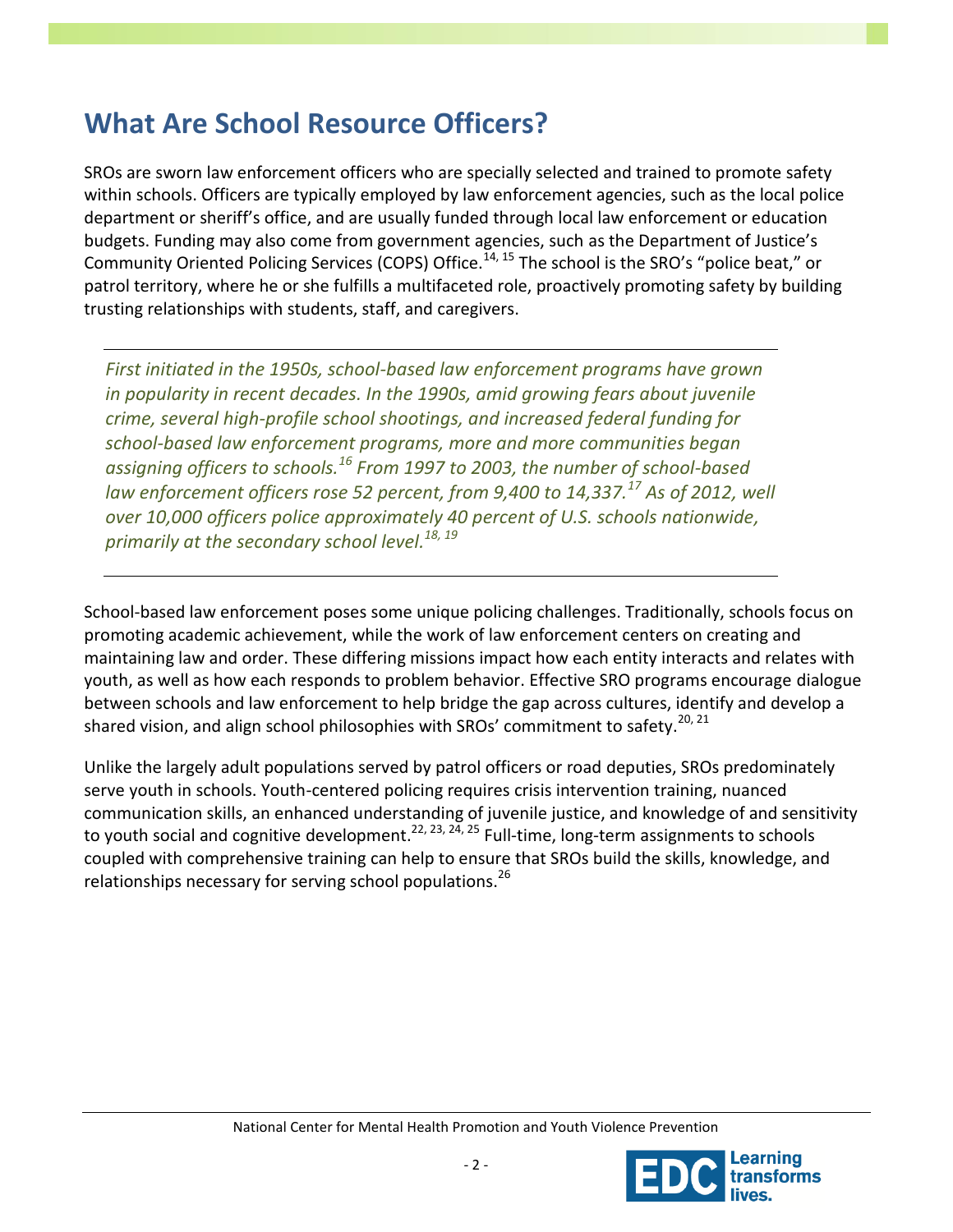#### *The Case for High-Quality SRO Programs*

*In recent years, school-based law enforcement has come under heightened scrutiny. News of officers misusing their power to search, restrain, or arrest youth inside schools raises significant concerns.27, 28 Some studies have found associations between the presence of school-based law enforcement and increased student arrests and referrals to juvenile court for school discipline issues—often for public order offenses, such as disorderly conduct, disrupting the educational process, or disrupting a public school. 29, 30, 31 Involvement in the juvenile justice system can negatively impact a child's life trajectory, hindering educational success and raising the risk of adult criminality. These findings elevate the importance of creating an effective SRO program focused on prevention and diversion.*

*These data, however, include all school-based law enforcement programs and are not necessarily specific to comprehensive SRO programs. Some studies and local evaluations indicate that SROs can have a positive impact, resulting in reduced suspensions, arrests for assaults and weapons charges, disciplinary actions, serious school violence, and crime in the areas surrounding schools.32, 33, 34, 35*

*Surveys of educators, students, officers, and community members suggest that school-based*  law enforcement programs are popular and perceived as effective. Respondents report that *officers can do the following:*

- *Increase feelings of safety among students, teachers, and administrators36, 37*
- *Deter aggressive behavior, and empower staff to maintain order and address behavioral issues in a timely fashion38, 39*
- *Diminish classroom time spent on discipline and behavioral disruptions40, 41*
- *Improve school safety and reduce school-based crime42, 43, 44*
- *Increase the likelihood that students report witnessing a crime,<sup>45</sup> and help reduce community-wide criminality<sup>46</sup>*
- *Improve relationships between law enforcement and youth47, 48*

*Existing data suggest that more rigorous research, such as randomized controlled trials, is warranted to assess the true impact of school-based law enforcement broadly, and SROs in particular.49, 50Nevertheless, in communities that opt to use school-based law enforcement as part of their school safety strategy, the evidence to date suggests that properly selected, trained, and governed SROs can achieve positive outcomes and avoid the pitfalls linked to some school-based law enforcement programs.* 

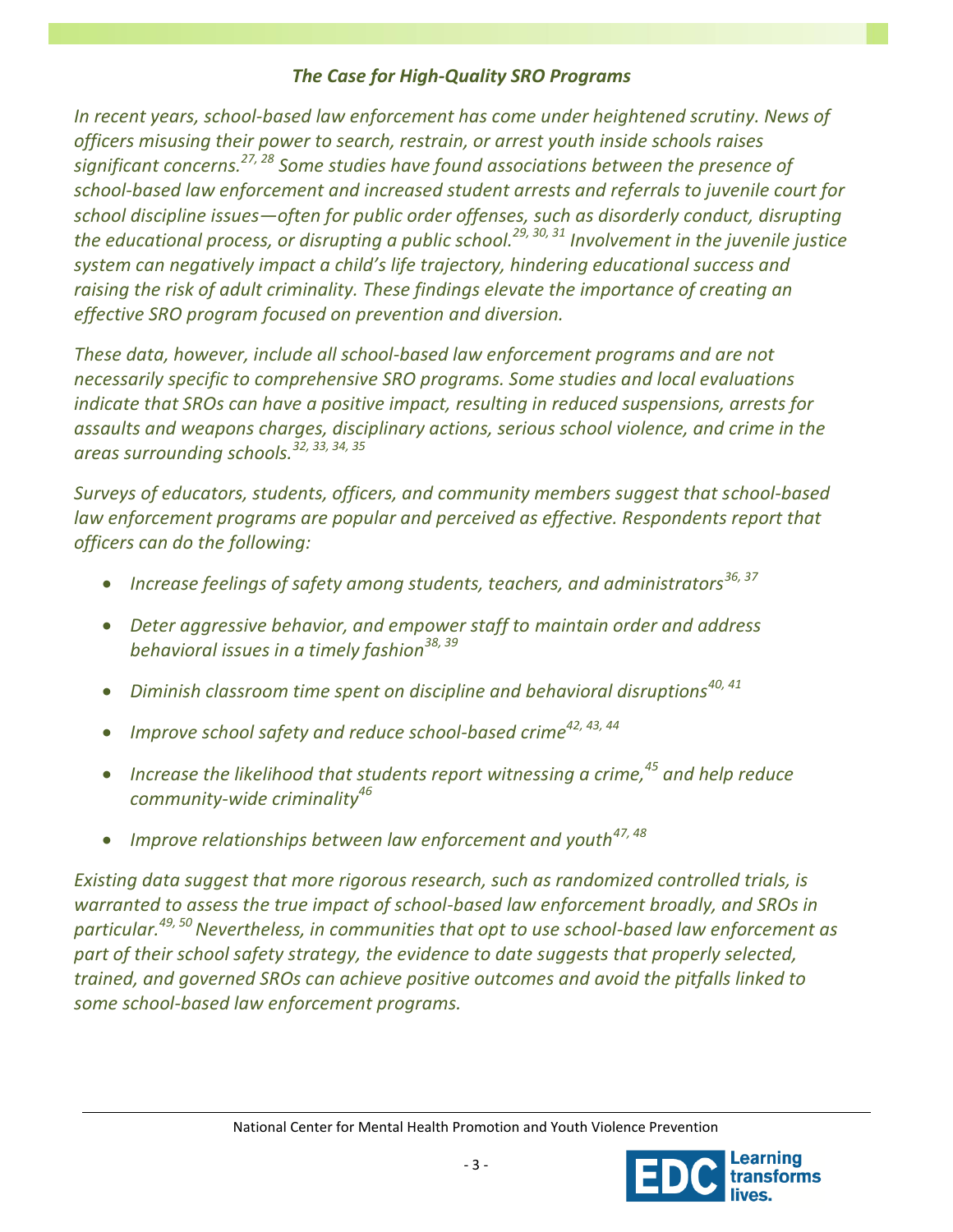# **A Proactive, Collaborative Approach to School-Based Law Enforcement**

SROs focus on prevention and early intervention, reflecting a shift in the law enforcement role from *reactive* (responding to problems as they occur) to *proactive* (identifying and altering the conditions that create school safety issues). $51$  A common law enforcement approach to addressing school safety issues is the SARA Model:<sup>52</sup>

- **Scan** the environment to identify patterns in recurrent issues of school safety
- **Analyze** the causes of these patterns to target areas amenable for intervention
- **Respond** with interventions to reduce the frequency or severity of these issues
- **Assess** the impact of interventions, and refine them as needed

Proactive school-based law enforcement relies on positive relationships between officers and students. These relationships build trust between SROs and the student body, reduce school safety issues, and promote perceptions of safety.<sup>53</sup>

Successful SRO programs require cross-sector connections among the school, law enforcement, mental health agencies, and the community.<sup>54</sup> A cross-sector school safety team can align these groups and play an integral role in school-based emergency planning, improving access to resources, and integrating all responders, including law enforcement. $55$ 

*"If one wants to know what is going on in the community, talk to the students. However, the students must want to talk to you. Therefore, the aim of school policing is to gather intelligence of student activity through student engagement." —Chief Judge Steven Teske, Clayton County Juvenile Court<sup>56</sup>*

Through their positive relationships with students, SROs can glean knowledge of issues occurring in the community that can impact school safety, which gives them insight into campus threats, community problems, and safety concerns.<sup>57, 58</sup> As a member of the school safety team, SROs can interpret the policies and procedures of the law enforcement agency, share knowledge of community resources, clarify the connections between school and community crime, and help develop effective prevention strategies and interventions. In this way, SROs act as information liaisons**,** gathering and sharing knowledge across sectors.

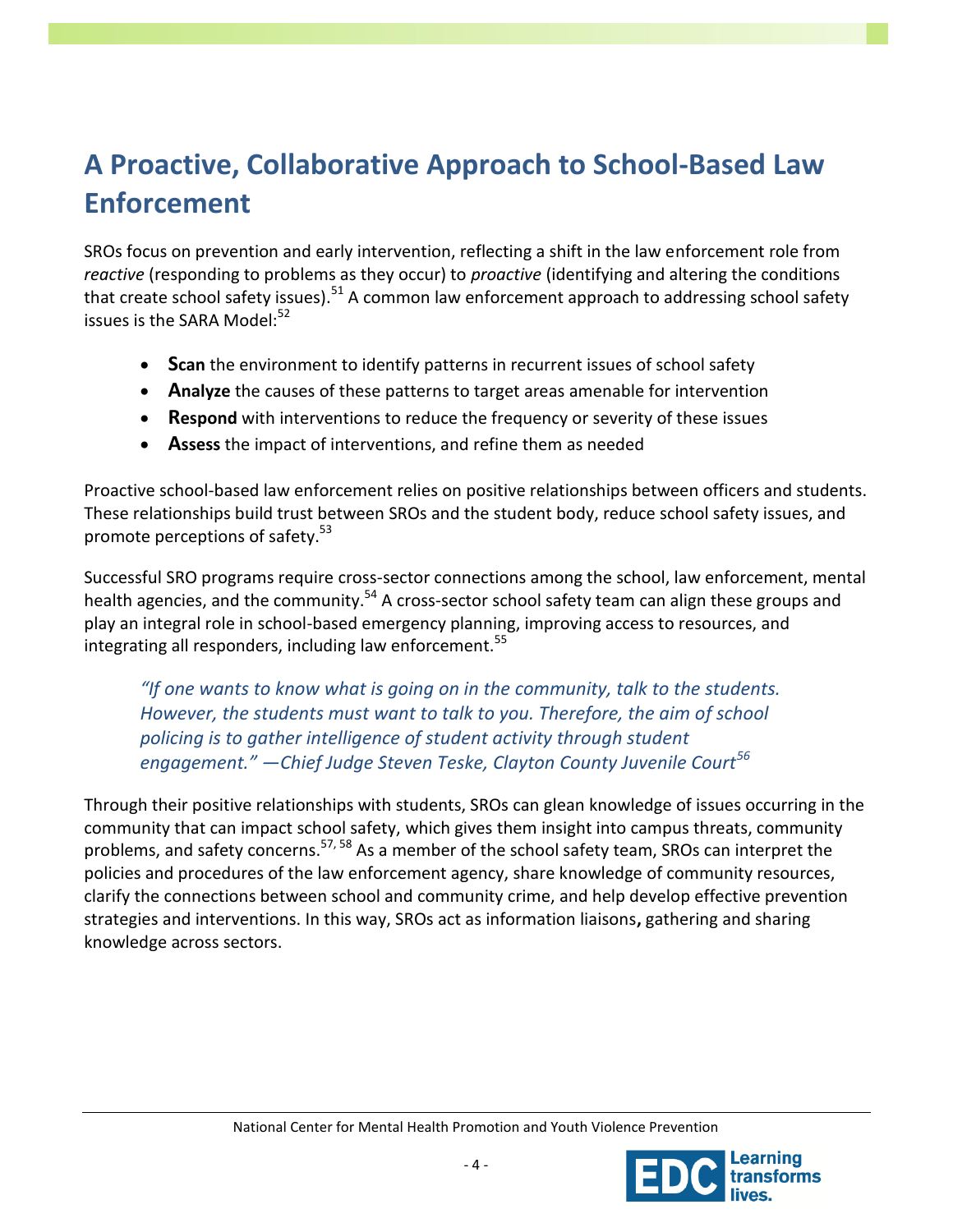# **SRO Roles: Educators, Informal Counselors, and Law Enforcers**

SROs can fulfill a variety of roles: preventing and responding to school-based crime; fostering positive relationships among law enforcement, educators, and youth; and promoting a positive school climate. The National Association of School Resource Officers (NASRO) advocates for SROs to fulfill a "triad" role encompassing three primary functions: **educator**, **informal counselor**, and **law enforcer**. 60, 61

*NASRO is a not-for-profit membership organization comprising school-based law enforcement officers, school administrators, and school security officials. NASRO's mission is to "provide the highest quality of training to school-based law enforcement officers in order to promote safer schools and safer kids."<sup>59</sup>*

### **Educator**

Law enforcement training and experience equip SROs with specialized knowledge that can be particularly valuable in a school environment. SROs extend this knowledge to school staff, students, parents, and the community in several ways:<sup>62, 63, 64, 65</sup>

- **Teaching school staff.** SROs can lead in-service trainings, educate staff about crime and justice issues, and provide training on crisis prevention and intervention.
- **Educating students.** SROs can serve as guest lecturers in the classroom, implementing evidence-based curricula, such as the Olweus Bullying Prevention Program, *Second Step*, and Gang Resistance Education and Training; teaching students about criminal investigation, laws and constitutional rights, law enforcement as a career, substance abuse, conflict resolution and restorative justice, and youth-relevant crimes such as dating violence. Spending time in the classroom also serves to build positive relationships between law enforcement and youth.
- **Advising on emergency preparedness and crisis and incident management.** SROs can prepare schools to handle crises by informing crisis planning and management systems, developing and coordinating emergency response plans, creating protocols for handing specific emergencies, and leading protocol rehearsals, ideally according to the Federal Emergency Management Agency's National Incident Management System.
- **Promoting crime prevention through environmental design.** SROs can advise administrators on how to decrease risks and opportunities for problem behaviors by employing the principles of surveillance, access control, territorial reinforcement, and maintenance. This may involve altering aspects of the physical environment (e.g., building architecture or landscape design), increasing guardianship in problem areas, and revising school policies to ensure that students move through monitored areas.

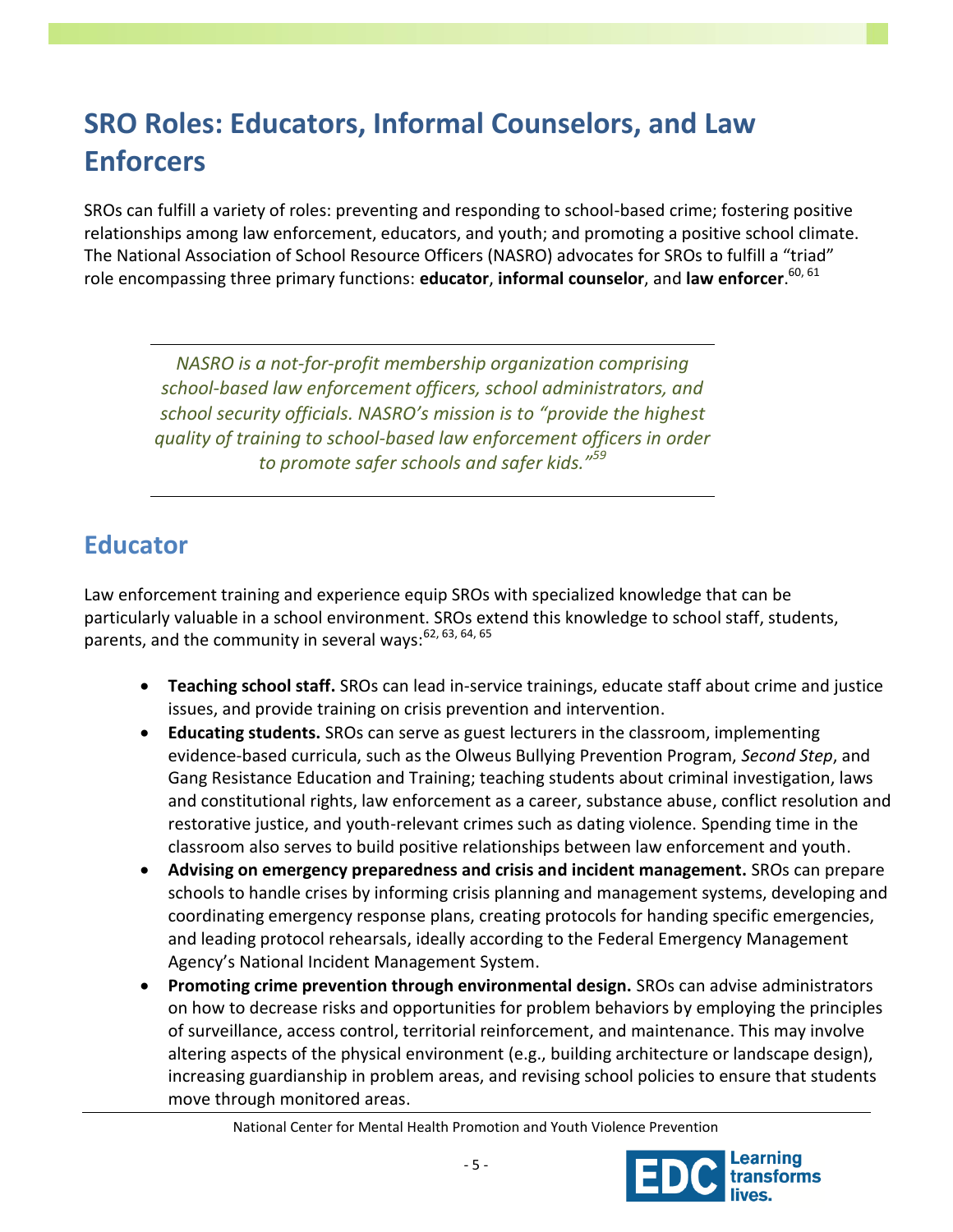**Teaching parents and the community.** SROs can provide training and present information at community meetings on relevant crime and justice issues, including the signs of substance abuse or gang involvement.

### **Informal Counselor**

Positive relationships between the SRO and students are consistently identified as a key to success for SRO programs.<sup>66, 67</sup> Youth often view and turn to officers in the same way they might turn to parents or other adults in their lives, seeking out SROs informally to discuss issues.<sup>68, 69</sup> SROs can build trust and foster relationships with youth through formal and informal interactions. For example, as part of the Boston Public Schools' Saturday Morning Alternative Reach Out and Teach Program, SROs meet with at-risk students on Saturday mornings to discuss their behavior and educate them about criminal justice.<sup>70</sup>

*"The kind of relationships police forge with teachers and students, rather than the number of arrests they make, promotes school safety." —American Civil Liberties Union and Citizens for Juvenile Justice<sup>71</sup>*

By guiding students through a variety of challenging issues, such as underage drinking, stressful life situations, or even the legality of senior pranks, students can come to trust SROs to answer questions and address problems, which in turn enables SROs to identify at-risk students early. These relationships also allow SROs to intervene before issues escalate, refer students to appropriate resources (e.g., mental and behavioral services within and outside of the school), and divert them from the juvenile justice system.<sup>72</sup>

#### **Law Enforcer**

Protecting students and staff from threats of violence is an integral component of an SRO's law enforcer role. Having a sworn law enforcement officer available at the school diminishes critical response time in the case of a violent incident or other emergency. Likewise, an SRO's familiarity with a school's layout and design, as well as knowledge of the individuals involved in a problem, can further improve response efficiency.

SROs fulfill a number of traditional law enforcement functions:<sup>73</sup>

- Responding to on-campus calls, emergencies, or trespassers and to off-campus crimes involving students
- Deterring on-campus violence and criminality
- Conducting criminal investigations, and sharing information with investigation units
- Patrolling the school property, and serving as truancy and security enforcers and crossing guards
- Issuing citations and making arrests as needed

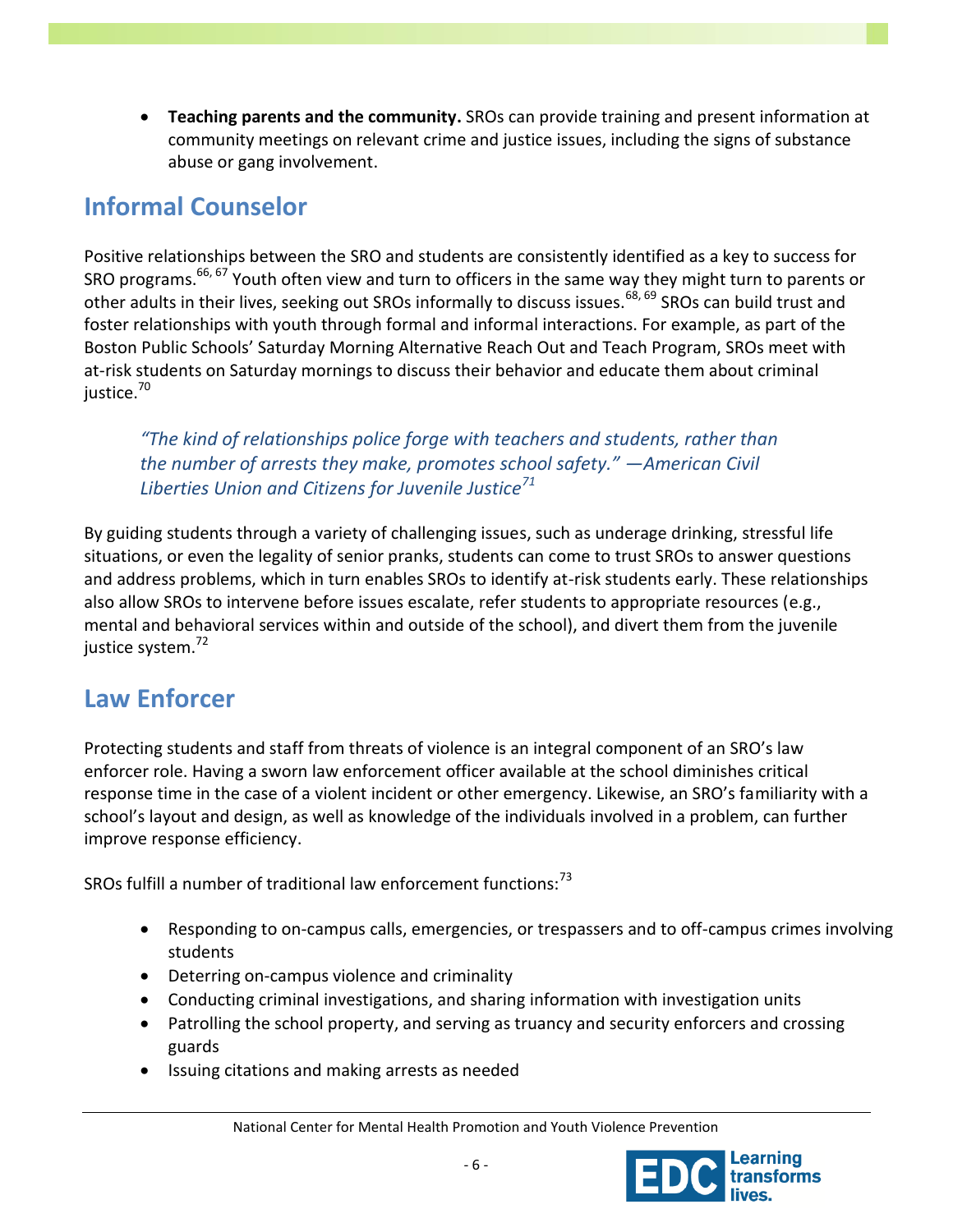# **Governing Your SRO Program: Memoranda of Understanding and Standard Operating Procedures**

Governance documents can prevent confusion among SROs and school staff, decrease conflict between the agencies, and avert problems with implementation, while ensuring that the SRO program upholds the school's educational philosophy.<sup>74,75</sup>

### **Memoranda of Understanding**

Memoranda of Understanding (MOUs), sometimes called Memoranda of Agreement, define the school-law enforcement partnership and delineate the program mission and goals.

*"One of the most frequent and destructive mistakes many SRO programs make is to fail to define the SROs' roles and responsibilities in detail before—or even after—the officers take up their posts in the schools. When programs fail to do this, problems are often rampant at the beginning of the program—and often persist for months and even years." —National Assessment of School Resource Officers<sup>76</sup>*

MOUs are not one-size-fits-all; they should be created through a collaborative process that includes stakeholders from education, law enforcement, and the wider community. This process can establish a common vision that meets the unique needs, goals, and safety challenges of the school and its surrounding community. Moreover, MOUs should allow for adaptation to evolving needs and goals.<sup>77</sup>

#### *Key components of MOUs78, 79, 80, 81, 82, 83*

- **Mission.** Defining the overarching purpose of the SRO program (e.g., to promote school safety and improve the educational environment).
- **Goals and objectives.** Outlining the purpose and expected outcomes of the program. Goals and objectives should be informed by a needs assessment to identify the issues impacting school safety.
- **Roles and responsibilities.** Defining the SRO's responsibilities within the larger context of the educational mission, and the SRO's role related to discipline, teaching, crisis situations, and truancy.
- **Level and type of commitment from partners.** Spelling out allocations of funding and resources (e.g., school office space and supplies).
- **Governance structure.** Outlining the leadership team, the chain of command, the decisionmaking process, the lines of communication across agencies, and SRO supervision and accountability.
- **Process for selecting SROs.** Outlining the process, including how school administrators will be involved.

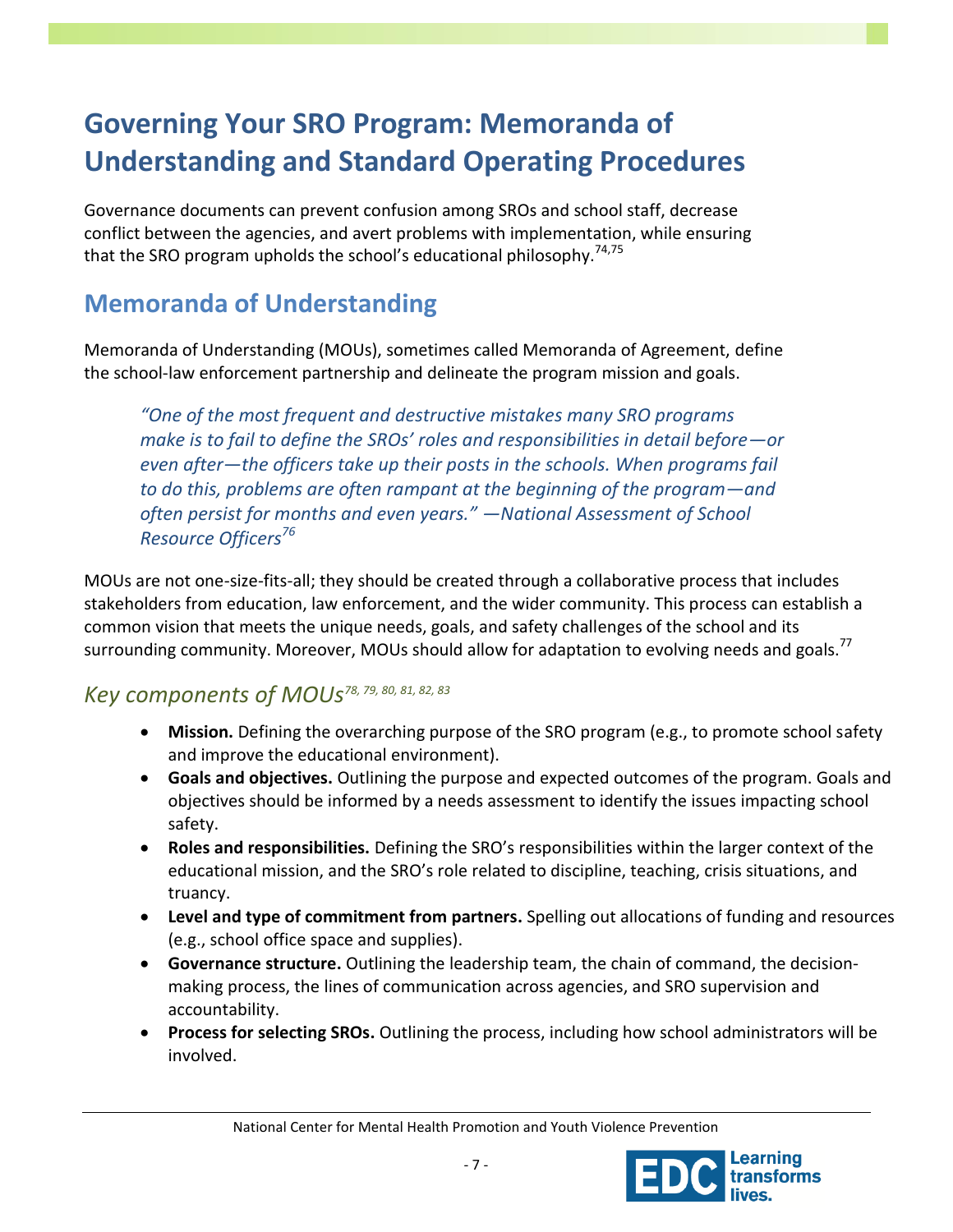- **Minimum training requirements for SROs.** Describing pre- and in-service training content and training funding sources.
- **Information exchange.** Explaining the process by which partners gather and share information.
- **Program and SRO evaluation.** Clarifying measures of success, evaluation, team composition and scope, and input from stakeholders.
- **Student rights.** Discussing students' rights related to a safe and positive school environment, police search and seizure, and use of force.
- **Integrating the SRO.** Outlining mechanisms for incorporating the SRO into the school environment and existing school-based prevention and promotion efforts (e.g., the Olweus Bullying Prevention Program).
- **Transparency and accountability.** Clarifying the collection and public sharing of data related to SRO programming, including numbers of SROs and law enforcement interventions, and outlining plans to openly and appropriately share information about arrests, police use of force, and schoolwide disciplinary actions by SROs with school staff and parents.

### **Standard Operating Procedures**

Standard Operating Procedures (SOPs) provide detailed guidance to SROs about daily operations, policies, and procedures. Some communities prefer to incorporate SOPs directly into their MOUs. Making SOPs available to the public can help to ensure that community members, school professionals, and administrators understand the SROs' role and duties.

*"An SRO who observes a violation of the school code of conduct preserves a safe and orderly environment by making sure that a school administrator is aware of the violation so that school discipline can be determined solely by school officials." —*National Association of School Resource Officers*<sup>84</sup>*

#### *Key components of SOPs85, 86, 87, 88*

#### *School discipline versus legal processing*

- Delineates which offenses require a legal referral versus the use of traditional school discipline procedures, including behaviors that fall into gray areas between criminal offenses and school discipline issues (e.g., harassment, fighting, vandalism)
- Limits arrests for public order offenses (e.g., disorderly conduct, disrupting the educational process) to help to ensure that discipline remains the responsibility of school staff

#### *Chain of command*

 Delineates whom the officer reports to, how the administrator and officer collaborate to address incidents, and what the procedure is when there is a disagreement between the administrator and the SRO

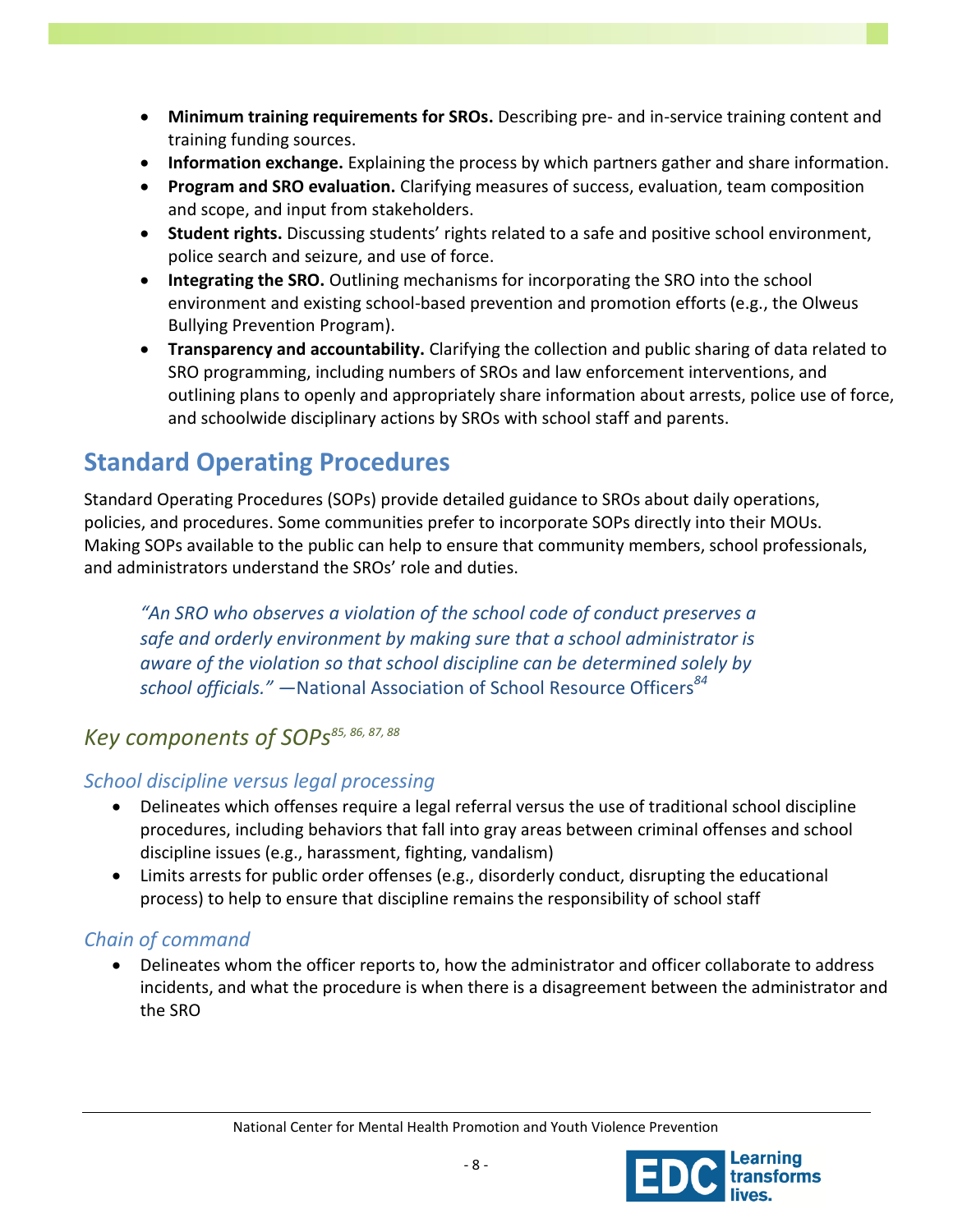#### *Arresting students and use of force*

- Delineates when arrest or restraint of students or taking them into custody is appropriate, recognizing that these are actions of last resort to deal with offenses that cannot be handled through traditional school procedures
- Defines procedures for arresting students, including whom should be consulted and when and where arrests should take place (e.g., off school grounds and outside of school hours, except in cases where there is an immediate threat to school safety)
- Clarifies procedures for calling in patrol officers to arrest students to protect the relationship between the SRO and the student body

#### *Communication and collaboration*

- Defines when the SRO will talk with school staff and law enforcement officials to discuss issues, including at-risk students and ongoing investigations
- Details what meetings SROs should attend (e.g., PTA/PTO, school board meetings, faculty meetings)
- Outlines how SROs will be integrated into educational teams to help the SRO adapt to the school culture and improve understanding of school resources, referral options, and information sharing
- Specifies SRO engagement in periodic roll calls and other law enforcement meetings to help SROs remain part of the law enforcement team and aware of changing community issues impacting school safety

#### *Uniform*

 Outlines SRO uniform requirements, including law enforcement attire, a utility belt, and a service weapon, which can be a deterrent to criminal behavior; recognizes that in some communities traditional police uniforms may create disruptions or mistrust among the student population<sup>89</sup> and that SRO uniforms can vary based on community needs and the requirements of the law enforcement agency

*"Because of their special training, school resource officers are the only professionals who should be armed in a school, and the decision to use such armed security should be made based on individual community and school need, not via universal mandate." —National Association of School Psychologists<sup>90</sup>*

#### *Searching and questioning students*

- Outlines when and how SROs can search and question students, and whether administrators and/or parents need to be alerted prior to the search
- Discusses limitations on strip searches and other intrusive searches, and may prohibit SROs from being present when school staff are searching or questioning students (generally, SROs can constitutionally search students if the SRO has probable cause that the student has committed or is committing a criminal act, absent a real and immediate threat)

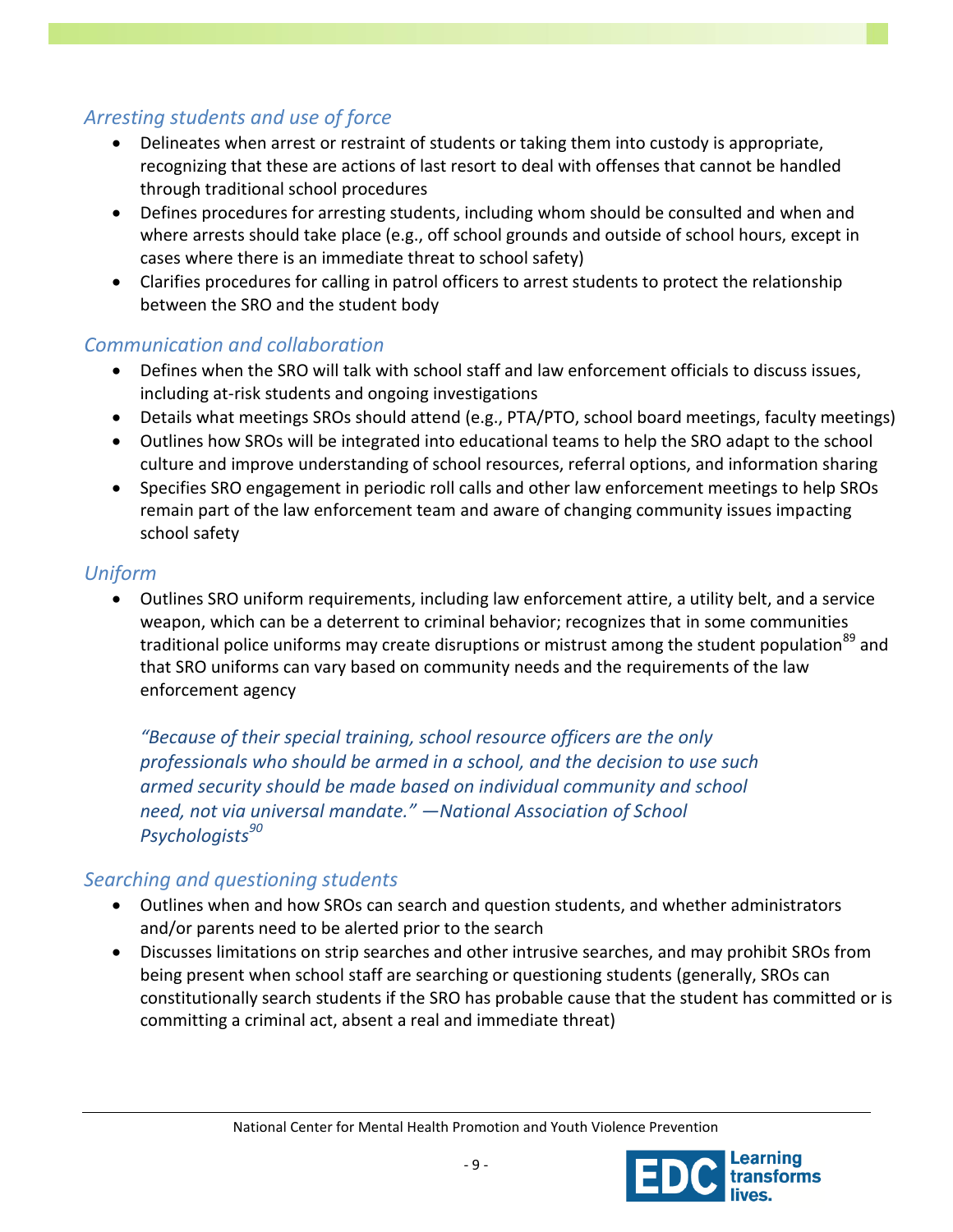# **Selecting the Right Officer**

SRO programs are built on the selection of qualified officers, chosen for their willingness and ability to work with youth and educators. Effective SROs are motivated by opportunities to proactively address safety issues, build effective working relationships with school staff, and positively impact the lives of children.

It's important to select officers who are motivated and willing to meet the unique challenges of working in schools, such as fulfilling nontraditional police roles like teaching, coping with the "kiddie cop" stigma from colleagues, and serving in a more constrained territory with an often-busier role than traditional policing.<sup>91, 92</sup> Support from supervising officers in managing these challenges increases the SROs' dedication and improves their performance.  $93$ 

An officer's experience may provide added value to a school. For example, veteran patrol officers or road deputies bring experience working in the community and responding to crisis situations, along with knowledge of law enforcement work that is often of interest to students.

School and law enforcement administrators can work collaboratively to identify SRO employment criteria that are the best match for the school.<sup>94</sup> Certain character traits, including being patient, approachable, non-authoritarian, team-oriented, and less sensitive to "back talk" or disrespect, are likely to enhance SROs' effectiveness. Because SROs serve as role models and rely heavily on individual discretion, high levels of integrity and dependability are imperative. 95, 96 Officers skilled in de-escalation techniques and who have expertise in how to counsel or refer students can better promote school safety and a positive school climate. $^{97}$ 

# **Providing Multifaceted SRO Training**

SROs must not only be well-chosen but also well-trained. Studies suggest that traditional police training often does not provide adequate instruction on topics relevant to school-based law enforcement, such as prevention and early intervention, diversion, adolescent and developmental psychology, and substance abuse.<sup>98</sup> This lack of specialized training results in SROs who may be illequipped to fulfill key roles, jeopardizing the success of the SRO program and hindering school safety.<sup>99, 100</sup>

*"Developmentally competent adults align their expectations, response, and interactions, as well as those of institutions and organizations, to the developmental stage of the children and youth they serve."* —*Lisa Thurau, Strategies for Youth<sup>101</sup>*

Comprehensive training programs are multifaceted, combining classroom-based training, online distance learning, role-playing or scenario-based instruction, field training (within or outside the district), and orientation to the educational mission and school policies.<sup>102</sup> Programs also include regular in-service training that provides refreshers on key concepts and updates on new developments,

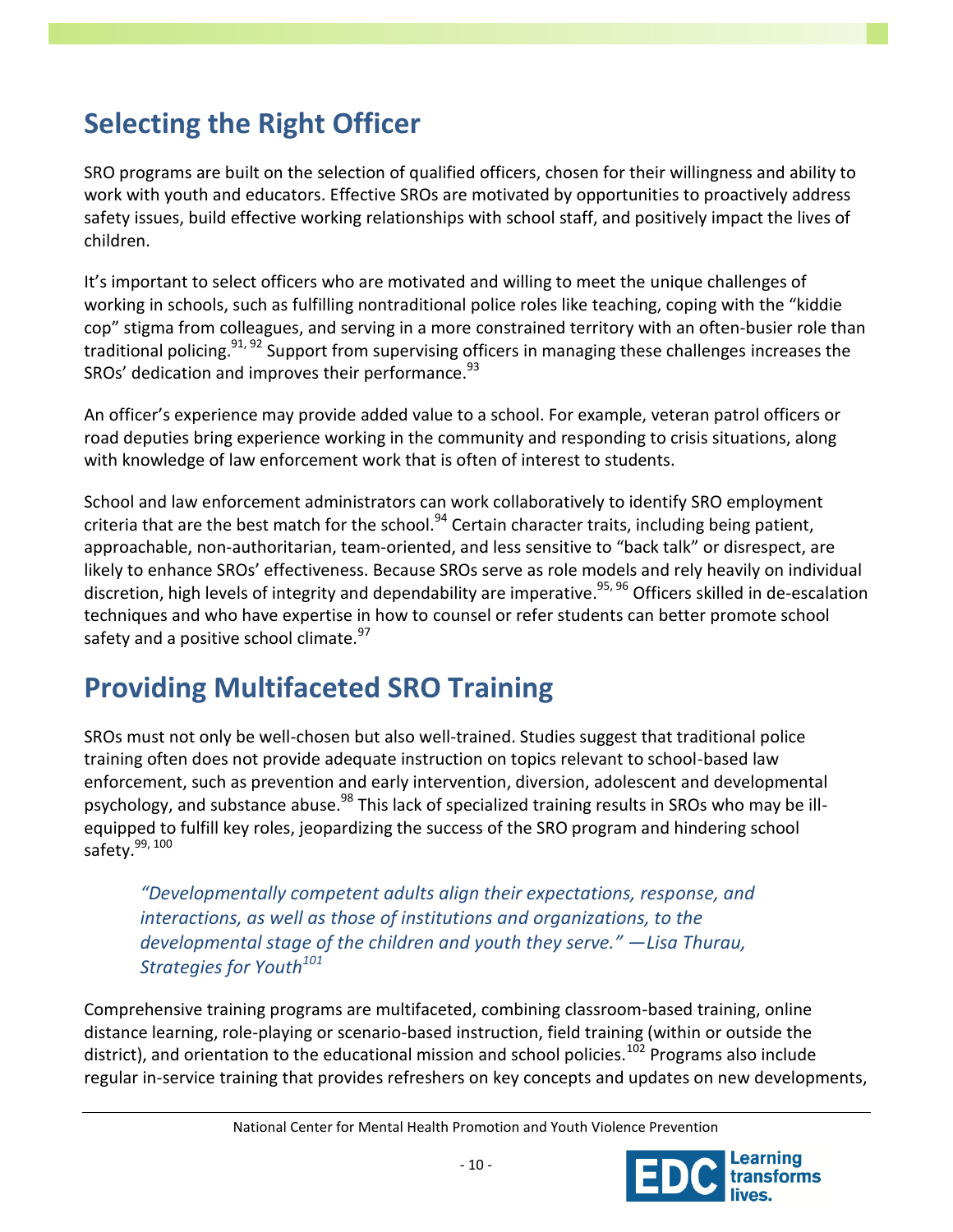and may include such topics as adolescent psychology, positive school discipline, and mental health referrals, while affording SROs opportunities to share lessons learned with one another.<sup>103</sup>

Training and resources are offered by local, state, and federal agencies (such as the U.S. Department of Justice's COPS Office), technical colleges, and other private organizations, including the National Center for Mental Health and Juvenile Justice, NASRO, and Strategies for Youth.<sup>104, 105</sup> To defrav costs. communities can train officers to be trainers, sponsor local training conferences, and partner with other communities to implement training.<sup>106</sup>

Basic SRO training includes instruction on how to teach, mentor, and counsel students, work collaboratively with administrators and staff, manage time in a school environment, and adhere to juvenile justice and privacy laws.<sup>107, 108</sup> Specialized training on other topics can also promote an SRO's effectiveness. For example:

- **Mental health.** Training SROs to understand mental illness and mental health problems, recognize signs of emotional disturbance, and intervene in mental health crises can diminish referrals to juvenile court and promote diversion of at-risk youth into mental health services. Experienced officers can champion mental health awareness and increase buy-in among new SROs through active endorsement of mental health training.<sup>109, 110, 111</sup>
- **Adolescent development and communication.** With continued development in key decisionmaking areas of the brain, youth are more reactive, prone to risk-taking behavior, and influenced by social pressures. Environmental factors (including culture, socio-economic status, and family structure) also impact youth behavior and perceptions.<sup>112, 113, 114, 115, 116</sup> Instruction on adolescent physical and social development and developmentally appropriate communication prepares SROs to respond to youth misbehavior.
- **Implicit bias.** Training officers to understand that all individuals harbor unconscious bias, helping them recognize bias and its impacts, and instructing them on how to implement controlled responses can promote fair and impartial reactions to misbehavior and offenses. $^{117}$
- **Trauma-informed care.** Adverse events (e.g., domestic violence, neglect, physical and sexual abuse) can potentially harm a child's emotional and physical well-being and can lead to behavioral issues.<sup>118, 119</sup> Instruction on how to recognize and respond to the causes and implications of trauma can help officers intervene more effectively when signs of trauma appear.
- **De-escalation techniques.** SROs can benefit from instruction on how to interact with and respond to students in crises using validated communication and behavioral techniques. For instance, former patrol officers and road deputies may need to be "untrained" in standard law enforcement methods that promote a heavier reliance on use of force.<sup>120, 121</sup>
- **School-specific topics.** Training in bullying, positive school discipline, substance abuse, truancy, dropout prevention, and school crisis planning can help SROs more effectively carry out their duties.
- **Cultural competence.** This type of training prepares SROs to communicate and tailor interventions based on an understanding of student and staff cultures. Culturally competent SROs can work with individuals representing diverse cultures, including students of various socio-economic strata, religions, ethnicities, or countries of origin.<sup>122, 123</sup>

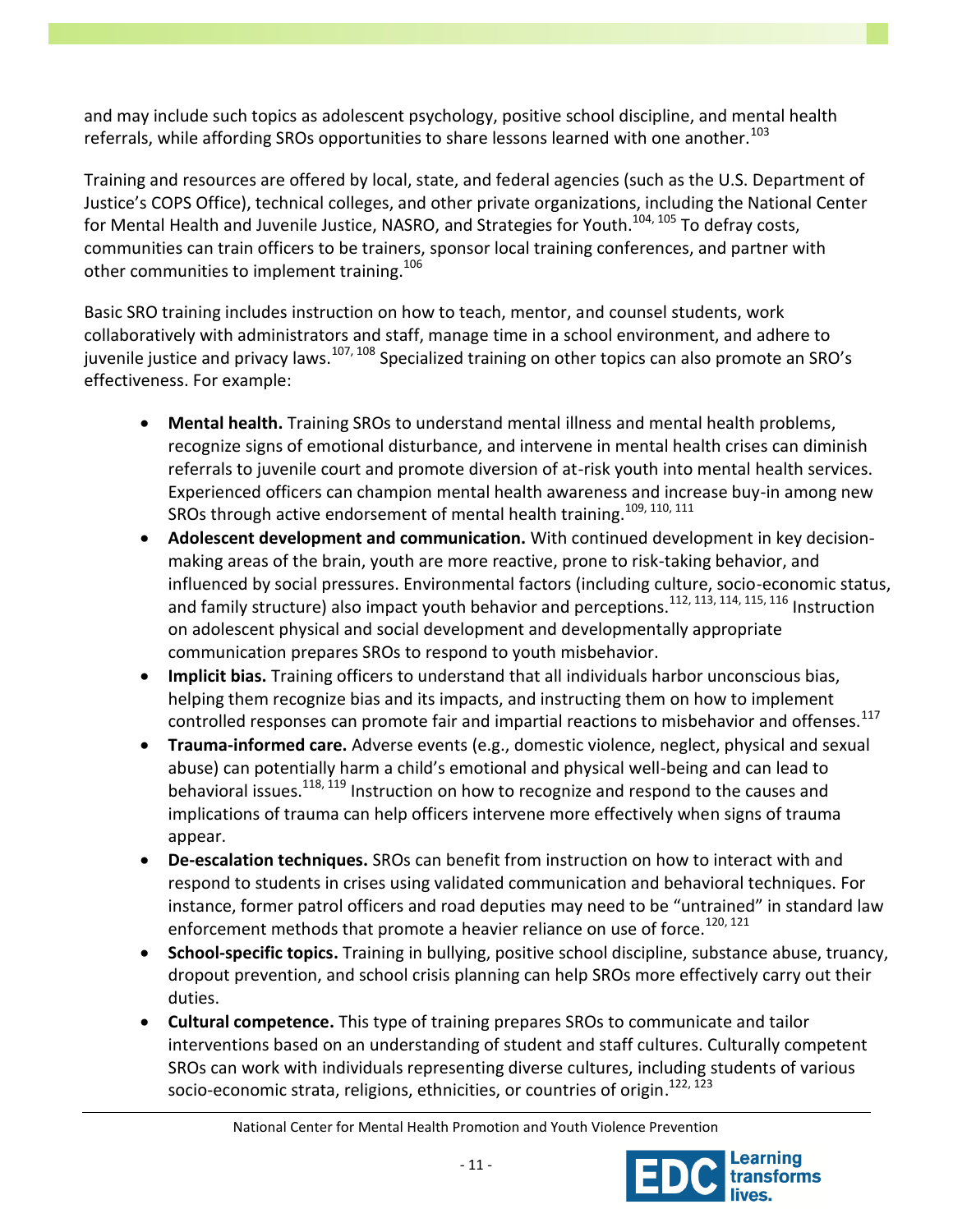# **Conclusion**

SROs can be valued members of the cross-agency school safety team, helping to promote a safe, supportive, and peaceful school environment. Creating an effective SRO program begins with a strong relationship between the school and law enforcement agency that clearly defines the multifaceted role of the SRO as an educator, informal counselor, and law enforcement problem-solver. A clearly articulated description of SRO responsibilities recognizes that school discipline resides with school administrators, not the SRO. Through positive relationships with students and collaboration with educators and mental health professionals, SROs can proactively address school safety issues and divert at-risk students from the juvenile justice system. Properly selected, trained, and governed SROs can achieve positive outcomes for students and the community by providing youth with the supports they need to succeed in school and in life.

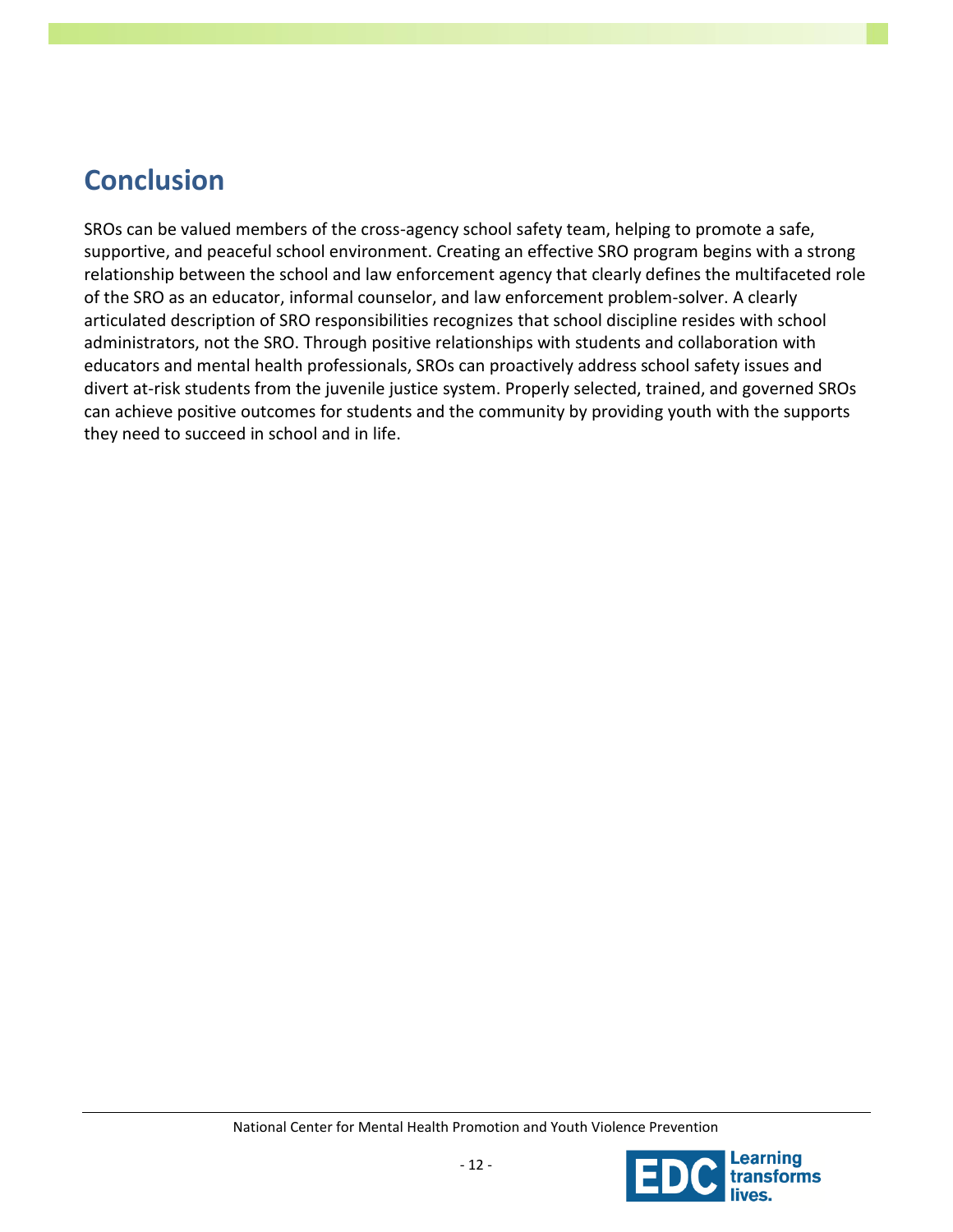# **Endnotes**

 $\overline{a}$ 

- 1 Clarke, T. J., & Russell, S. T. (2009). *School Safety and Academic Achievement.* California Safe Schools Coalition Research Brief No. 7. San Francisco, CA: California Safe Schools Coalition.
- <sup>2</sup> Milam, A. J., Furr-Holden, C. D. M., & Leaf, P. J. (2010). Perceived School and Neighborhood Safety, Neighborhood Violence and Academic Achievement in Urban School Children. *Urban Review: Issues and Ideas in Public Education, 42*(5), 458–467.
- 3 Ripski, M. B., & Gregory, A. (2009). Unfair, Unsafe, and Unwelcome: Do High School Students' Perceptions of Unfairness, Hostility, and Victimization in School Predict Engagement and Achievement? *Journal of School Violence, 8*(4), 355–375.
- 4 Steinberg, M., Allensworth, E., & Johnson, D. (2011). *Student and Teacher Safety in Chicago Public Schools: The Roles of Community Context and School Social Organization.* Chicago, IL: University of Chicago Urban Education Institute.
- 5 Ibid.
- 6 Bowen, N. K., & Bowen, G. (1999). Effects of Crime and Violence in Neighborhoods and Schools on the School Behavior and Performance of Adolescents. *Journal of Adolescent Research*, *14*(3), 319– 342.
- 7 Allensworth, E., Ponisciak, S., & Mazzeo, C. (2009). *The Schools Teachers Leave: Teacher Mobility in Chicago Public Schools.* Chicago, IL: The University of Chicago Consortium on Chicago School Research.
- <sup>8</sup> Myrstol, B. (2010). Police In Schools: Public Perceptions. *Alaska Justice Forum*, *27*(3), 5–9. Retrieved from http://justice.uaa.alaska.edu/forum/27/3fall2010/a\_sro.html
- 9 Finn, P., Townsend, M., Shively, M., & Rich, T. (2005). *A Guide to Developing, Maintaining, and Succeeding with Your School Resource Officer Program.* Washington, DC: U.S. Department of Justice, Office of Community Oriented Policing Services.
- <sup>10</sup> Jennings, W. G., Khey, D. N., Maskaly, J., & Donner, C. M. (2011). Evaluating the Relationship Between Law Enforcement and School Security Measures and Violent Crime in Schools. *Journal of Police Crisis Negotiations*, *11*(2), 109–124.

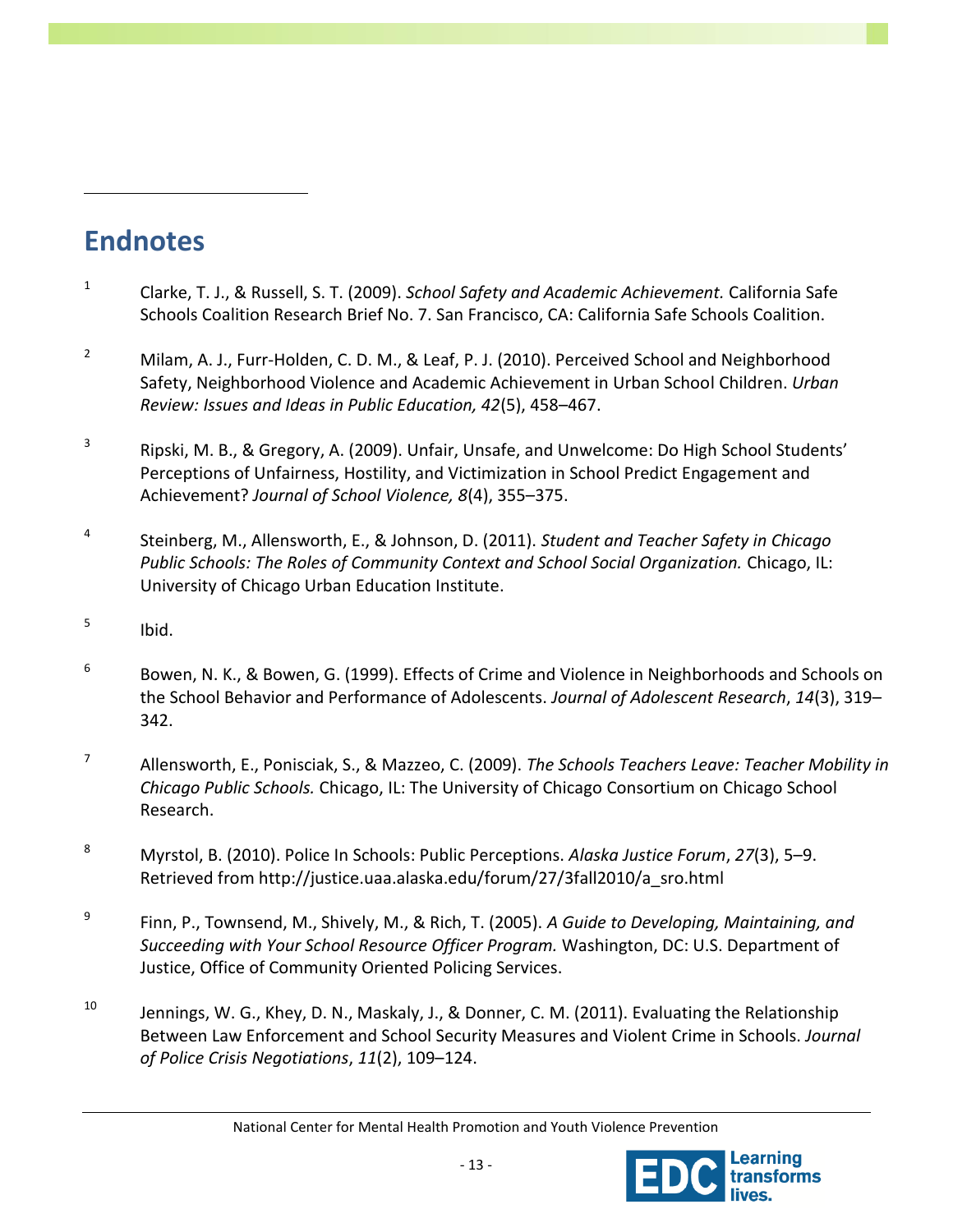- $\overline{a}$ <sup>11</sup> Steinberg, M., Allensworth, E., & Johnson, D. (2011). *Student and Teacher Safety in Chicago Public Schools: The Roles of Community Context and School Social Organization.* Chicago, IL: University of Chicago Urban Education Institute.
- $12$  Teske, S. (2011). A Study of Zero Tolerance Policies in Schools: A Multi-Integrated Systems Approach to Improve Outcomes for Adolescents. *Journal of Child and Adolescent Psychiatric Nursing*, *24*, 88–97.
- <sup>13</sup> Anderson, K., Towvim, L., Repetti, J., Carney, N., Rosiak, J., Thomas, B., & Blaber, C. (2013). *Law Enforcement: Snapshots from the Safe Schools/Healthy Students Initiative.* Waltham, MA: The National Center for Mental Health Promotion and Youth Violence Prevention, Education Development Center, Inc.
- <sup>14</sup> Rosiak, J. (2011, Spring). Sustaining the SRO Position in Tough Financial Times. *School Safety.* Hoover, AL: National Association of School Resource Officers.
- <sup>15</sup> Na, C., & Gottfredson, D. C. (2013). Police Officers in Schools: Effects on School Crime and the Processing of Offending Behaviors. *Justice Quarterly*, *30*(4), 619–650.
- $^{16}$  Ibid.
- <sup>17</sup> Bureau of Justice Statistics. (2000). *Local police departments 1997.* Washington, DC: Office of Justice Programs, U.S. Department of Justice.
- <sup>18</sup> Snyder, T., & Truman, J. (2013, June 26). *Indicators of School Crime and Safety, 2012.* Washington, DC: Office of Justice Programs, Bureau of Justice Statistics.
- <sup>19</sup> Raymond, B. (2010). Assigning Police Officers to Schools. *Problem-Oriented Guides for Police Response Guides Series*. Washington, DC: U.S. Department of Justice, Office of Community Oriented Policing Services.
- $^{20}$  Ibid.
- <sup>21</sup> Rosiak, J. (2009). Developing Safe Schools Partnerships with Law Enforcement. *Forum on Public Policy*, *2009*(1).
- <sup>22</sup> National Center for Mental Health and Juvenile Justice. (2011). *Law Enforcement-Based Diversion: Strategic Innovations from the Mental Health/Juvenile Justice Action Network*. Delmar, NY: Author.
- <sup>23</sup> Thurau, L., Buckley, P., Gann, G., & Wald, J. (2013). *If Not Now, When? A Survey of Juvenile Justice Training in America's Police Academies.* Cambridge, MA: Strategies for Youth.

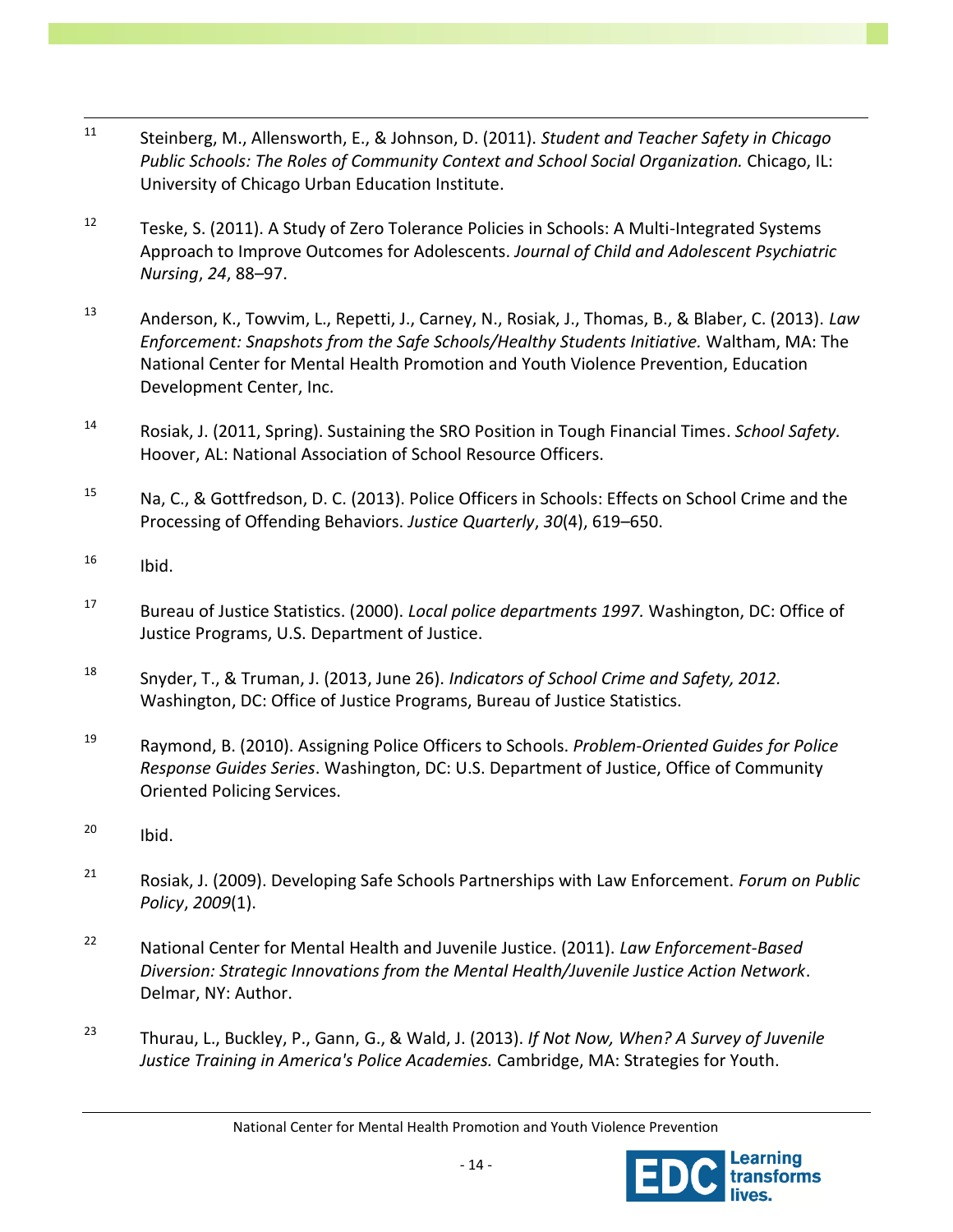- $\overline{a}$ <sup>24</sup> Finn, P., Townsend, M., Shively, M., & Rich, T. (2005). *A Guide to Developing, Maintaining, and Succeeding with Your School Resource Officer Program.* Washington, DC: U.S. Department of Justice, Office of Community Oriented Policing Services.
- <sup>25</sup> Raymond, B. (2010). Assigning Police Officers to Schools. *Problem-Oriented Guides for Police Series.* Washington, DC: U.S. Department of Justice, Office of Community Oriented Policing Services.
- <sup>26</sup> Finn, P., Townsend, M., Shively, M., & Rich, T. (2005). *A Guide to Developing, Maintaining, and Succeeding with Your School Resource Officer Program.* Washington, DC: U.S. Department of Justice, Office of Community Oriented Policing Services.
- <sup>27</sup> Toppo, G. (2013). Groups say more cops in schools not the answer. *USA Today*. Retrieved from <http://www.usatoday.com/story/news/nation/2013/01/10/schools-guns-police/1823579/>
- <sup>28</sup> Petteruti, A. (2011, November 15). *Education Under Arrest: The Case Against Police In Schools.*  Washington, DC: Justice Policy Institute.
- <sup>29</sup> Kim, C., & Geronimo, I. (2009). *Policing in Schools: Developing a Governance Document for School Resource Officers in K–12 Schools.* New York, NY: American Civil Liberties Union.
- $30$  Theriot, M. T. (2009). School resource officers and the criminalization of student behavior. *Journal of Criminal Justice, 37*(3), 280–287.
- $31$  Teske, S. (2011). A Study of Zero Tolerance Policies in Schools: A Multi-Integrated Systems Approach to Improve Outcomes for Adolescents. *Journal of Child and Adolescent Psychiatric Nursing*, *24*, 88–97.
- <sup>32</sup> Finn, P., Townsend, M., Shively, M., & Rich, T. (2005). *A Guide to Developing, Maintaining, and Succeeding with Your School Resource Officer Program.* Washington, DC: U.S. Department of Justice, Office of Community Oriented Policing Services.
- $33$  Jennings, W. G., Khey, D. N., Maskaly, J., & Donner, C. M. (2011). Evaluating the Relationship Between Law Enforcement and School Security Measures and Violent Crime in Schools. *Journal of Police Crisis Negotiations*, *11*(2), 109–124.
- *<sup>34</sup>* Toronto Police Service, Toronto District School Board, & Toronto Catholic District School Board. (2009, October). *School Resource Officer Program: 2008/2009 Evaluation.* Retrieved from www.torontopolice.on.ca/media/text/20091118-sro\_evaluation\_program.pdf
- $35$  Theriot, M. T. (2009). School resource officers and the criminalization of student behavior. *Journal of Criminal Justice*, *37*(3), 280–287.

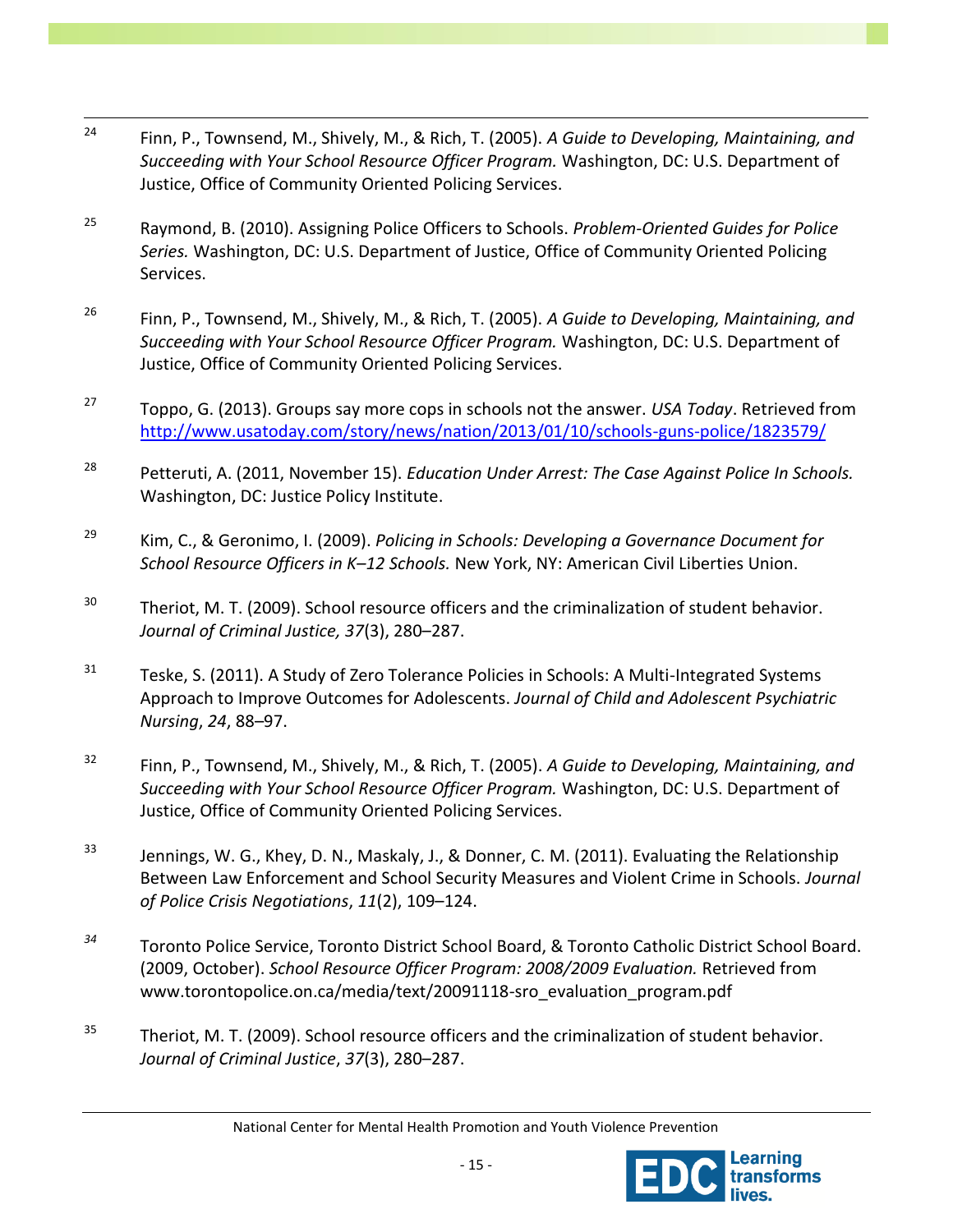- $\overline{a}$ <sup>35</sup> Finn, P., Townsend, M., Shively, M., & Rich, T. (2005). *A Guide to Developing, Maintaining, and Succeeding with Your School Resource Officer Program.* Washington, DC: U.S. Department of Justice, Office of Community Oriented Policing Services.
- <sup>36</sup> Toronto Police Service, Toronto District School Board, & Toronto Catholic District School Board. (2009, October). *School Resource Officer Program: 2008/2009 Evaluation.* Retrieved from www.torontopolice.on.ca/media/text/20091118-sro\_evaluation\_program.pdf
- <sup>37</sup> Steinberg, M., Allensworth, E., & Johnson, D. (2011). *Student and Teacher Safety in Chicago*  Public Schools: The Roles of Community Context and School Social Organization. Chicago, IL: University of Chicago Urban Education Institute.
- $38$  Ibid.
- <sup>39</sup> McKay, M., Covell, K., & McNeil, J. (2006). *An Evaluation of Cape Breton Regional Police Service's Community Liaison Officer Program in Cape Breton-Victoria Region Schools.* Retrieved from http://www.cbu.ca/crc/sites/cbu.ca.crc/files/images/CLOPevaluation.pdf
- $^{40}$  Ibid.
- <sup>41</sup> Finn, P., Townsend, M., Shively, M., & Rich, T. (2005). *A Guide to Developing, Maintaining, and Succeeding with Your School Resource Officer Program.* Washington, DC: U.S. Department of Justice, Office of Community Oriented Policing Services.
- <sup>42</sup> McKay, M., Covell, K., & McNeil, J. (2006). *An Evaluation of Cape Breton Regional Police Service's Community Liaison Officer Program in Cape Breton-Victoria Region Schools.* Retrieved from http://www.cbu.ca/crc/sites/cbu.ca.crc/files/images/CLOPevaluation.pdf
- <sup>43</sup> Myrstol, B. (2010). Police In Schools: Public Perceptions. *Alaska Justice Forum*, *27*(3), 5–9. Retrieved from http://justice.uaa.alaska.edu/forum/27/3fall2010/a\_sro.html
- <sup>44</sup> Steinberg, M., Allensworth, E., & Johnson, D. (2011). *Student and Teacher Safety in Chicago Public Schools: The Roles of Community Context and School Social Organization.* Chicago, IL: University of Chicago Urban Education Institute.
- <sup>45</sup> Raymond, B. (2010). Assigning Police Officers to Schools. *Problem-Oriented Guides for Police Response Guides Series.* Washington, DC: U.S. Department of Justice, Office of Community Oriented Policing Services.
- <sup>46</sup> Myrstol, B. (2010). Police In Schools: Public Perceptions. *Alaska Justice Forum, 27*(3), 5–9. Retrieved from http://justice.uaa.alaska.edu/forum/27/3fall2010/a\_sro.html
- <sup>47</sup> Ibid.

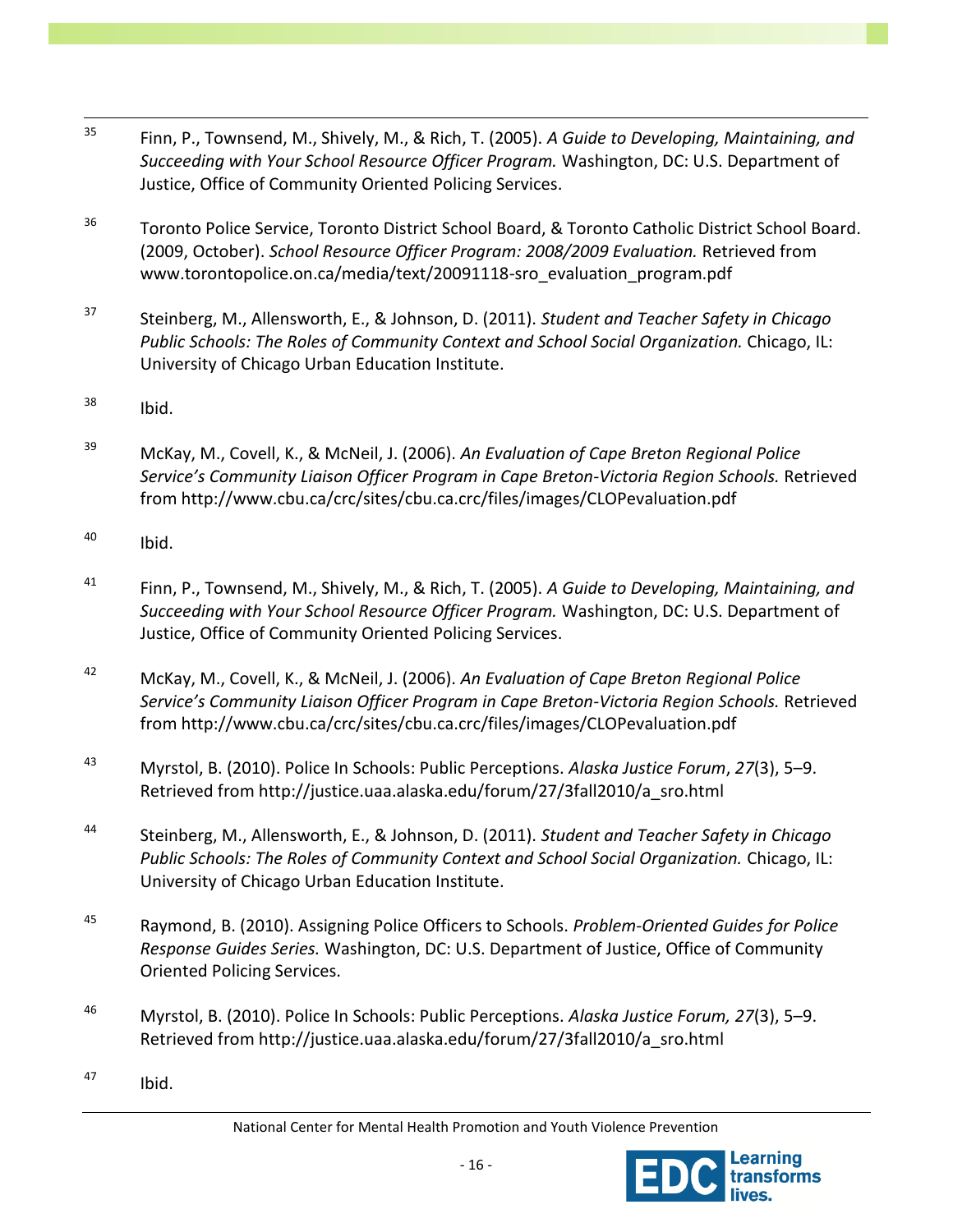- $\overline{a}$ 48 Toronto Police Service, Toronto District School Board, & Toronto Catholic District School Board. (2009, October). *School Resource Officer Program: 2008/2009 Evaluation.* Retrieved from www.torontopolice.on.ca/media/text/20091118-sro\_evaluation\_program.pdf
- <sup>49</sup> Finn, P., Townsend, M., Shively, M., & Rich, T. (2005). *A Guide to Developing, Maintaining, and Succeeding with Your School Resource Officer Program.* Washington, DC: U.S. Department of Justice, Office of Community Oriented Policing Services.
- <sup>50</sup> Petrosino, A., Guckenburg, S., & Trevor, F. (2012. January). "Policing Schools" Strategies: A Review of the Evaluation Evidence. *Journal of Multidisciplinary Evaluation*, *8*(17), 80–101.
- <sup>51</sup> Raymond, B. (2010). Assigning Police Officers to Schools. *Problem-Oriented Guides for Police Response Guides Series.* Washington, DC: U.S. Department of Justice, Office of Community Oriented Policing Services.
- $52$  Ibid.
- <sup>53</sup> Steinberg, M., Allensworth, E., & Johnson, D. (2011). *Student and Teacher Safety in Chicago*  Public Schools: The Roles of Community Context and School Social Organization. Chicago, IL: University of Chicago Urban Education Institute.
- <sup>54</sup> Anderson, K., Towvim, L., Repetti, J., Carney, N., Rosiak, J., Thomas, B., & Blaber, C. (2013). *Law Enforcement: Snapshots from the Safe Schools/Healthy Students Initiative.* Waltham, MA: The National Center for Mental Health Promotion and Youth Violence Prevention, Education Development Center, Inc.
- <sup>55</sup> U.S. Department of Education, Office of Elementary and Secondary Education, Office of Safe and Healthy Students. (2013). *Guide for Developing High-Quality School Emergency Operations Plans.* Washington, DC: Author.
- <sup>56</sup> Teske, S. (2011). A Study of Zero Tolerance Policies in Schools: A Multi-Integrated Systems Approach to Improve Outcomes for Adolescents. *Journal of Child and Adolescent Psychiatric Nursing*, *24*, 88–97.
- <sup>57</sup> Raymond, B. (2010). Assigning Police Officers to Schools. *Problem-Oriented Guides for Police Series.* Washington, DC: U.S. Department of Justice, Office of Community Oriented Policing Services.
- $58$  Teske, S. (2011). A Study of Zero Tolerance Policies in Schools: A Multi-Integrated Systems Approach to Improve Outcomes for Adolescents. *Journal of Child and Adolescent Psychiatric Nursing*, *24*, 88–97.

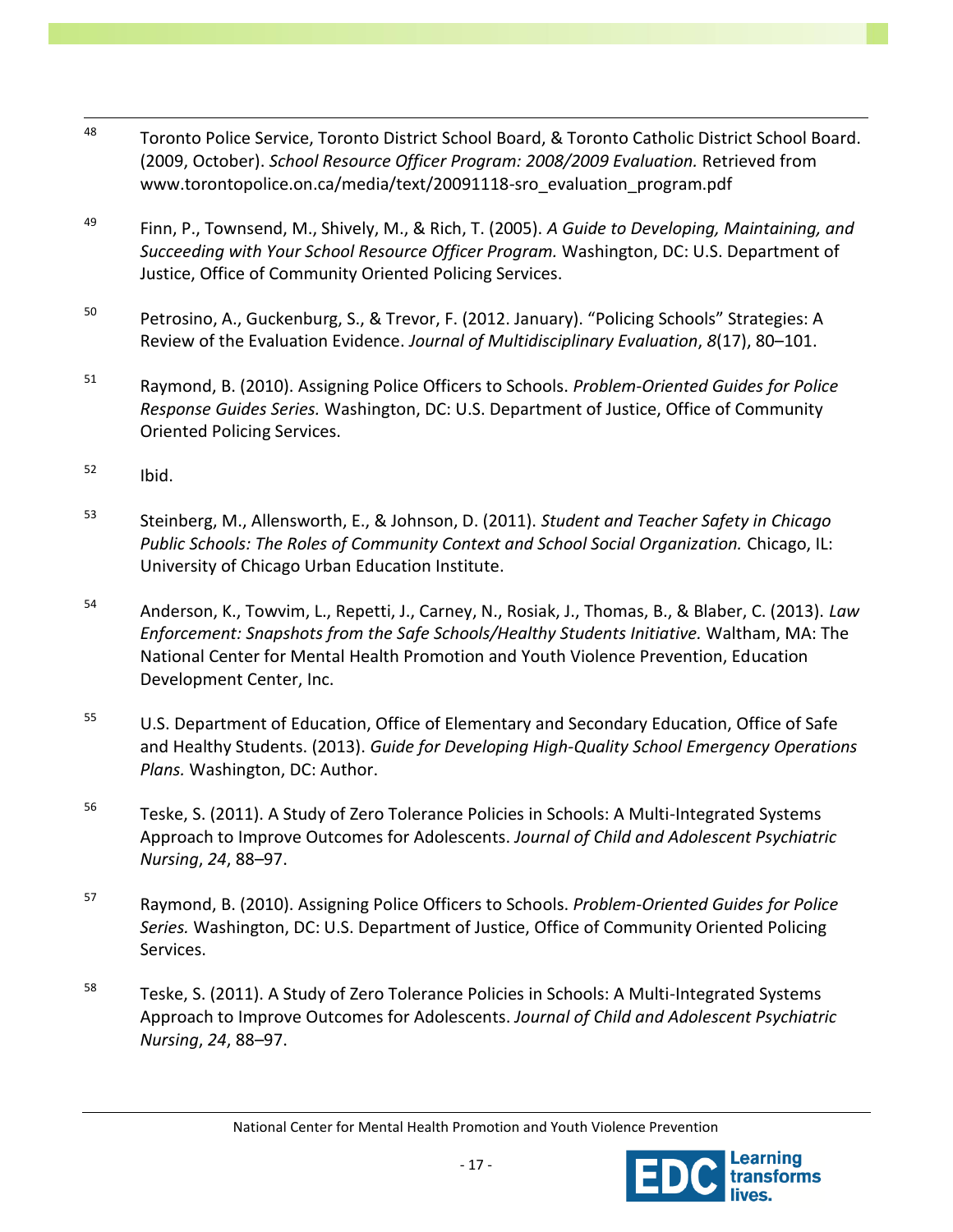- $\overline{a}$ <sup>59</sup> Canady, M., James, B., & Nease, J. (2012). *To Protect and Educate: The School Resource Officer and the Prevention of Violence In Schools (pp. 3).* Hoover, AL: National Association of School Resource Officers.
- $^{60}$  Ibid.
- <sup>61</sup> Rosiak, J. (2011, Spring). Sustaining the SRO Position in Tough Financial Times. *School Safety.* Hoover, AL: National Association of School Resource Officers.
- <sup>62</sup> Anderson, K., Towvim, L., Repetti, J., Carney, N., Rosiak, J., Thomas, B., & Blaber, C. (2013). *Law Enforcement: Snapshots from the Safe Schools/Healthy Students Initiative.* Waltham, MA: The National Center for Mental Health Promotion and Youth Violence Prevention, Education Development Center, Inc.
- <sup>63</sup> Raymond, B. (2010). Assigning Police Officers to Schools. *Problem-Oriented Guides for Police Series.* Washington, DC: U.S. Department of Justice, Office of Community Oriented Policing Services.
- $64$  Zahm, D. (2007). Using Crime Prevention Through Environmental Design in Problem Solving. *Problem-Oriented Guides for Police Series.* Washington, DC: U.S. Department of Justice.
- <sup>65</sup> Rosiak, J. (2007, September). *Developing Safe Schools Partnerships: Spotlight on Law Enforcement.* Waltham, MA: National Center for Mental Health Promotion and Youth Violence Prevention, Education Development Center, Inc.
- <sup>66</sup> Toronto Police Service, Toronto District School Board, & Toronto Catholic District School Board. (2009, October). *School Resource Officer Program: 2008/2009 Evaluation.* Retrieved from www.torontopolice.on.ca/media/text/20091118-sro\_evaluation\_program.pdf
- <sup>67</sup> Steinberg, M., Allensworth, E., & Johnson, D. (2011). *Student and Teacher Safety in Chicago Public Schools: The Roles of Community Context and School Social Organization.* Chicago, IL: University of Chicago Urban Education Institute.
- <sup>68</sup> Thurau, L., Buckley, P., Gann, G., & Wald, J. (2013). *If Not Now, When? A Survey of Juvenile Justice Training in America's Police Academies.* Cambridge, MA: Strategies for Youth.
- <sup>69</sup> Finn, P., Townsend, M., Shively, M., & Rich, T. (2005). *A Guide to Developing, Maintaining, and Succeeding with Your School Resource Officer Program.* Washington, DC: U.S. Department of Justice, Office of Community Oriented Policing Services.
- <sup>70</sup> Dahlberg, R. L. (2012). *Arrested Futures: The Criminalization of School Discipline in Massachusetts' Three Largest School Districts.* New York, NY: American Civil Liberties Union and Citizens for Juvenile Justice.

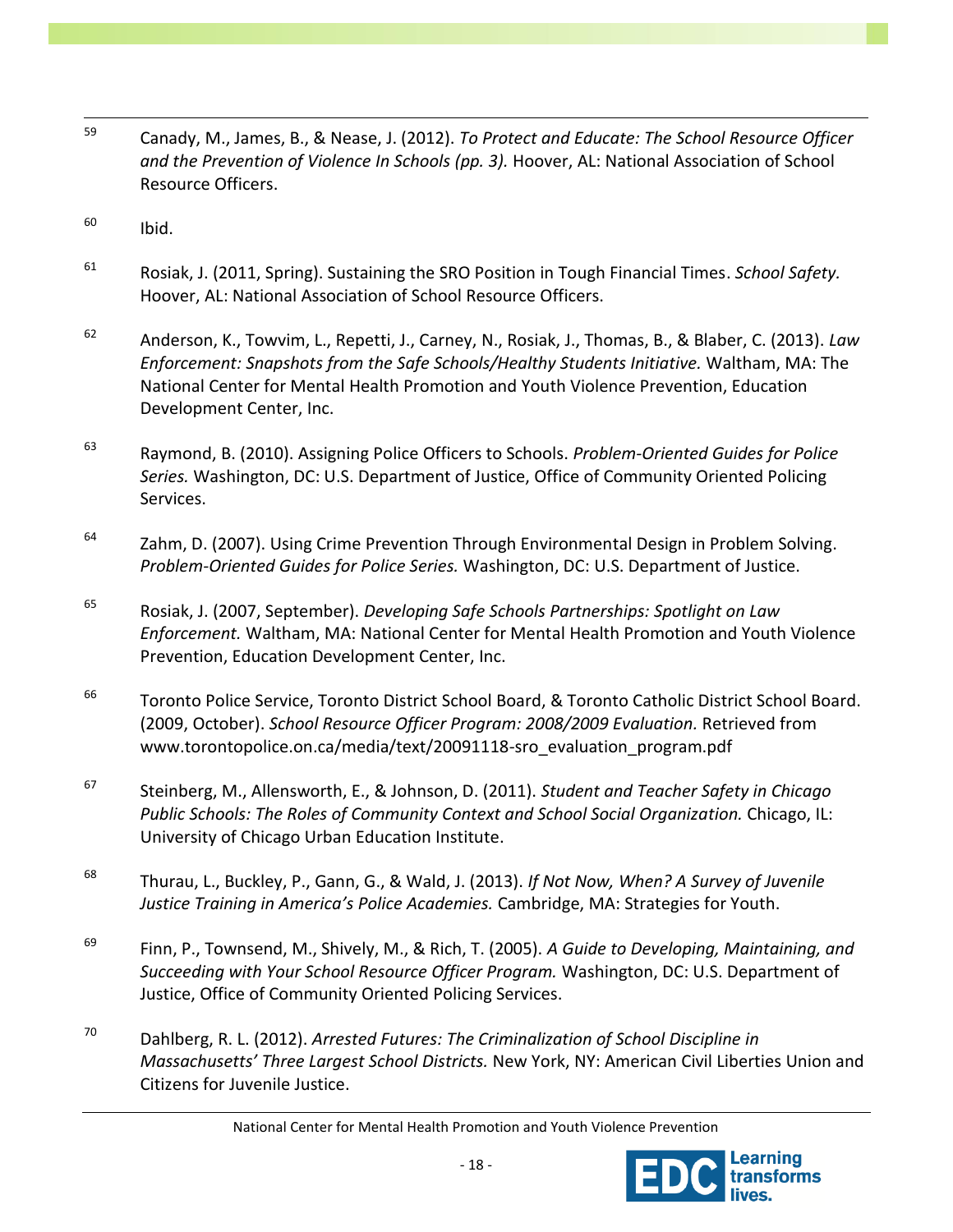- 71 <sup>71</sup> Dahlberg, R. L. (2012). *Arrested Futures: The Criminalization of School Discipline in Massachusetts' Three Largest School Districts (pp. 10).* New York, NY: American Civil Liberties Union and Citizens for Juvenile Justice.
- <sup>72</sup> Raymond, B. (2010). Assigning Police Officers to Schools. *Problem-Oriented Guides for Police Series.* Washington, DC: U.S. Department of Justice, Office of Community Oriented Policing Services.
- $^{73}$  Ibid.
- <sup>74</sup> Kim, C., & Geronimo, I. (2009). *Policing in Schools: Developing a Governance Document for School Resource Officers in K–12 Schools.* New York, NY: American Civil Liberties Union.
- <sup>75</sup> Raymond, B. (2010). Assigning Police Officers to Schools. *Problem-Oriented Guides for Police Series.* Washington, DC: U.S. Department of Justice, Office of Community Oriented Policing Services.
- <sup>76</sup> Finn, P., Shively, M., McDevitt, J., Lassiter, W., & Rich, T. (2005). *Comparison of Program Activities and Lessons Learned Among 19 School Resource Officer (SRO) Programs (pp. 28).* Cambridge, MA: Abt Associates, Inc.
- <sup>77</sup> Raymond, B. (2010). Assigning Police Officers to Schools. *Problem-Oriented Guides for Police Series.* Washington, DC: U.S. Department of Justice, Office of Community Oriented Policing Services.
- $78$  Ibid.
- <sup>79</sup> Kim, C., & Geronimo, I. (2009). *Policing in Schools: Developing a Governance Document for School Resource Officers in K–12 Schools.* New York, NY: American Civil Liberties Union.
- <sup>80</sup> Finn, P., Townsend, M., Shively, M., & Rich, T. (2005). *A Guide to Developing, Maintaining, and Succeeding with Your School Resource Officer Program.* Washington, DC: U.S. Department of Justice, Office of Community Oriented Policing Services.
- <sup>81</sup> Dahlberg, R. (2012). *Arrested Futures: The Criminalization of School Discipline in Massachusetts' Three Largest School Districts.* New York, NY: American Civil Liberties Union and Citizens for Juvenile Justice.
- <sup>82</sup> Padres Unidos & Advancement Project. (2013). *Summary of 2013 Intergovernmental Agreement Between Denver Public Schools and Denver Police Department.* Retrieved from http://b.3cdn.net/advancement/e746ea2668c2ed19b3\_urm6iv28k.pdf

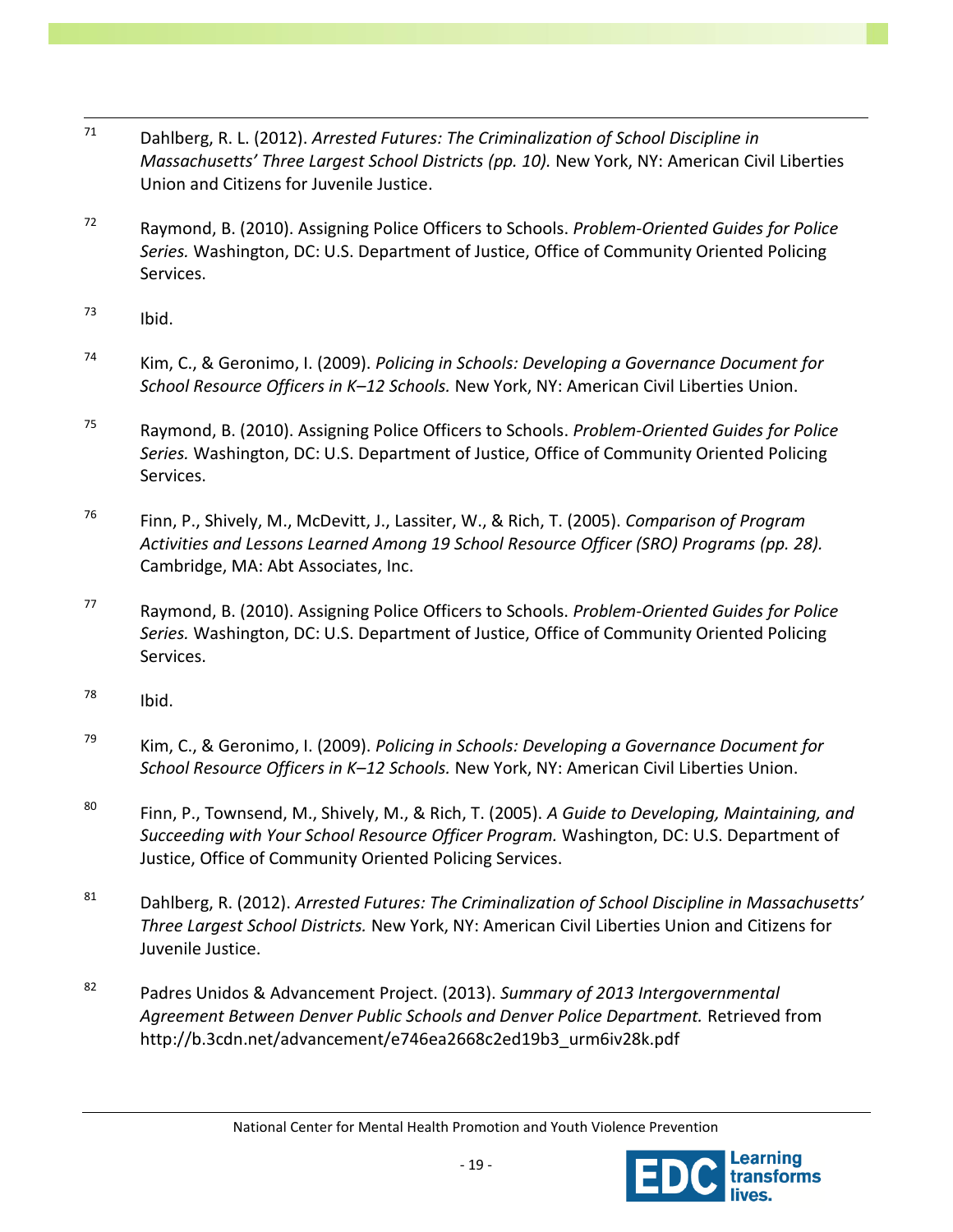- $\overline{a}$ <sup>83</sup> Finn, P., Shively, M., McDevitt, J., Lassiter, W., & Rich, T. (2005). *Comparison of Program Activities and Lessons Learned Among 19 School Resource Officer (SRO) Programs.* Cambridge, MA: Abt Associates, Inc.
- <sup>84</sup> Canady, M., James, B., & Nease, J. (2012). *To Protect and Educate: The School Resource Officer and the Prevention of Violence In Schools (pp. 23).* Hoover, AL: National Association of School Resource Officers.
- <sup>85</sup> Raymond, B. (2010). Assigning Police Officers to Schools. *Problem-Oriented Guides for Police Series.* Washington, DC: U.S. Department of Justice, Office of Community Oriented Policing Services.
- <sup>86</sup> Kim, C., & Geronimo, I. (2009). *Policing in Schools: Developing a Governance Document for School Resource Officers in K–12 Schools.* New York, NY: American Civil Liberties Union.
- <sup>87</sup> Finn, P., Townsend, M., Shively, M., & Rich, T. (2005). *A Guide to Developing, Maintaining, and Succeeding with Your School Resource Officer Program.* Washington, DC: U.S. Department of Justice, Office of Community Oriented Policing Services.
- <sup>88</sup> Dahlberg, R. (2012). *Arrested Futures: The Criminalization of School Discipline in Massachusetts' Three Largest School Districts.* New York, NY: American Civil Liberties Union and Citizens for Juvenile Justice.
- $^{89}$  Ibid.
- <sup>90</sup> National Association of School Psychologists. (2013). *NASP Cautions Against Arming School Personnel to Improve School Safety (pp. 2).* Retrieved from http://www.nasponline.org/communications/pressrelease/NASP Statement on Increasing Armed Security.pdf
- <sup>91</sup> Finn, P., Townsend, M., Shively, M., & Rich, T. (2005). *A Guide to Developing, Maintaining, and Succeeding with Your School Resource Officer Program.* Washington, DC: U.S. Department of Justice, Office of Community Oriented Policing Services.
- <sup>92</sup> Thurau, L., & Wald, J. (2009–2010). Controlling Partners: When Law Enforcement Meets Discipline in Public Schools. *New York Law School Law Review*, *54*, 977–1020.
- <sup>93</sup> Finn, P., Townsend, M., Shively, M., & Rich, T. (2005). *A Guide to Developing, Maintaining, and Succeeding with Your School Resource Officer Program.* Washington, DC: U.S. Department of Justice, Office of Community Oriented Policing Services.
- <sup>94</sup> Anderson, K., Towvim, L., Repetti, J., Carney, N., Rosiak, J., Thomas, B., & Blaber, C. (2013). *Law Enforcement: Snapshots from the Safe Schools/Healthy Students Initiative.* Waltham, MA: The

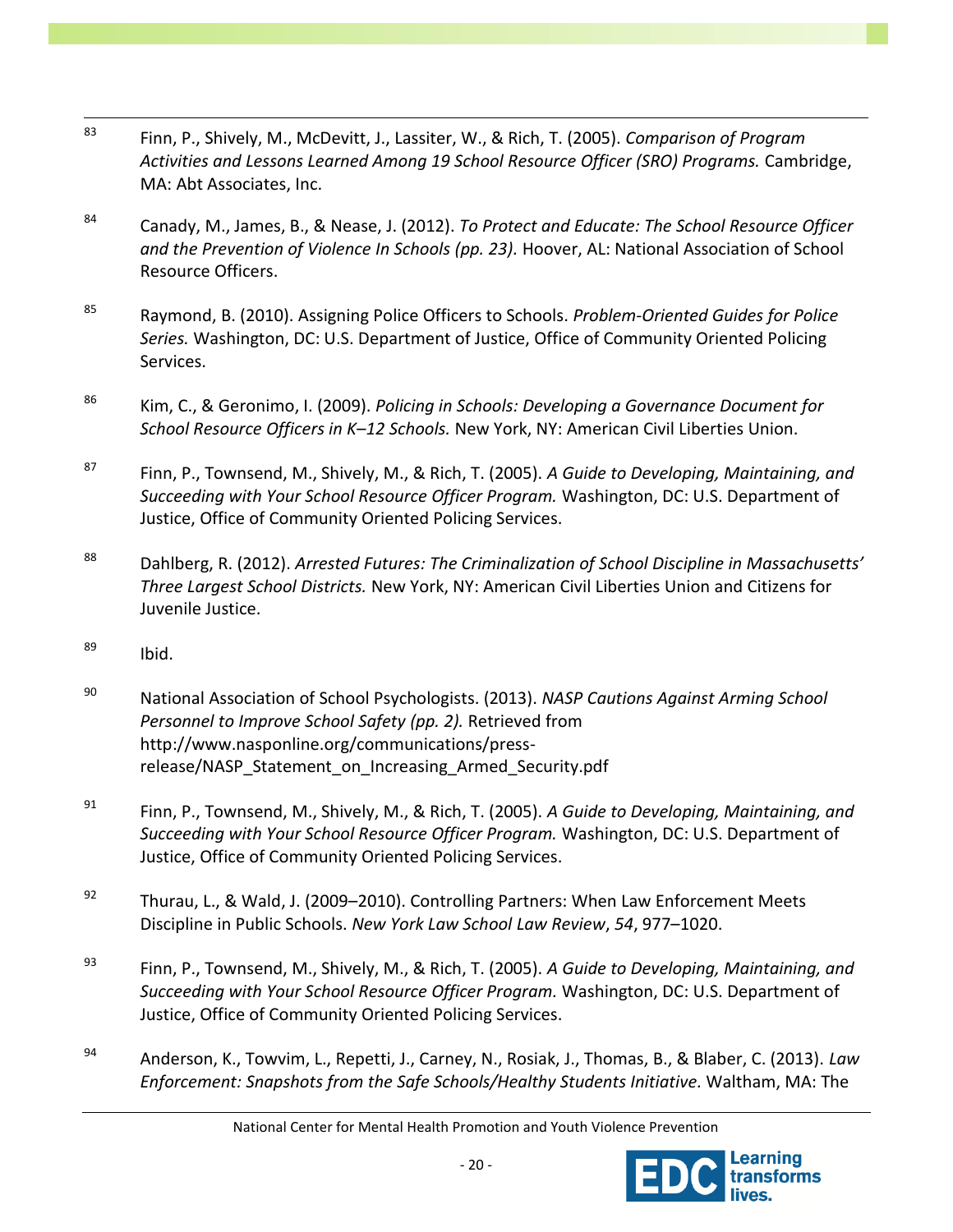National Center for Mental Health Promotion and Youth Violence Prevention, Education Development, Inc.

 $\overline{a}$ 

- <sup>95</sup> Finn, P., Townsend, M., Shively, M., & Rich, T. (2005). *A Guide to Developing, Maintaining, and Succeeding with Your School Resource Officer Program.* Washington, DC: U.S. Department of Justice, Office of Community Oriented Policing Services.
- <sup>96</sup> Raymond, B. (2010). Assigning Police Officers to Schools. *Problem-Oriented Guides for Police Series.* Washington, DC: U.S. Department of Justice, Office of Community Oriented Policing Services.
- <sup>97</sup> Steinberg, M., Allensworth, E., & Johnson, D. (2011). *Student and Teacher Safety in Chicago Public Schools: The Roles of Community Context and School Social Organization.* Chicago, IL: University of Chicago Urban Education Institute.
- <sup>98</sup> International Association of Chiefs of Police. (2011). *Juvenile Justice Training Needs Assessment: A Survey of Law Enforcement.* Alexandria, VA: Author.
- <sup>99</sup> Thurau, L., Buckley, P., Gann, G., & Wald, J. (2013). *If Not Now, When? A Survey of Juvenile Justice Training In America's Police Academies.* Cambridge, MA: Strategies for Youth.
- <sup>100</sup> Finn, P., Townsend, M., Shively, M., & Rich, T. (2005). *A Guide to Developing, Maintaining, and Succeeding with Your School Resource Officer Program.* Washington, DC: U.S. Department of Justice, Office of Community Oriented Policing Services.
- <sup>101</sup> Thurau, L. (2013, Spring). Training Law Enforcement on How to Police the Teen Brain: Improving Police-Youth Interactions. *Translational Criminology*, 22.
- <sup>102</sup> International Association of Chiefs of Police. (2011). *Juvenile Justice Training Needs Assessment: A Survey of Law Enforcement.* Alexandria, VA: Author.
- <sup>103</sup> Finn, P., Townsend, M., Shively, M., & Rich, T. (2005). *A Guide to Developing, Maintaining, and Succeeding with Your School Resource Officer Program.* Washington, DC: U.S. Department of Justice, Office of Community Oriented Policing Services.
- 103 Thurau, L., & Wald, J. (2009–2010). Controlling Partners: When Law Enforcement Meets Discipline in Public Schools. *New York Law School Law Review*, *54*, 977–1020.
- <sup>104</sup> Finn, P., Townsend, M., Shively, M., & Rich, T. (2005). *A Guide to Developing, Maintaining, and Succeeding with Your School Resource Officer Program.* Washington, DC: U.S. Department of Justice, Office of Community Oriented Policing Services.

National Center for Mental Health Promotion and Youth Violence Prevention

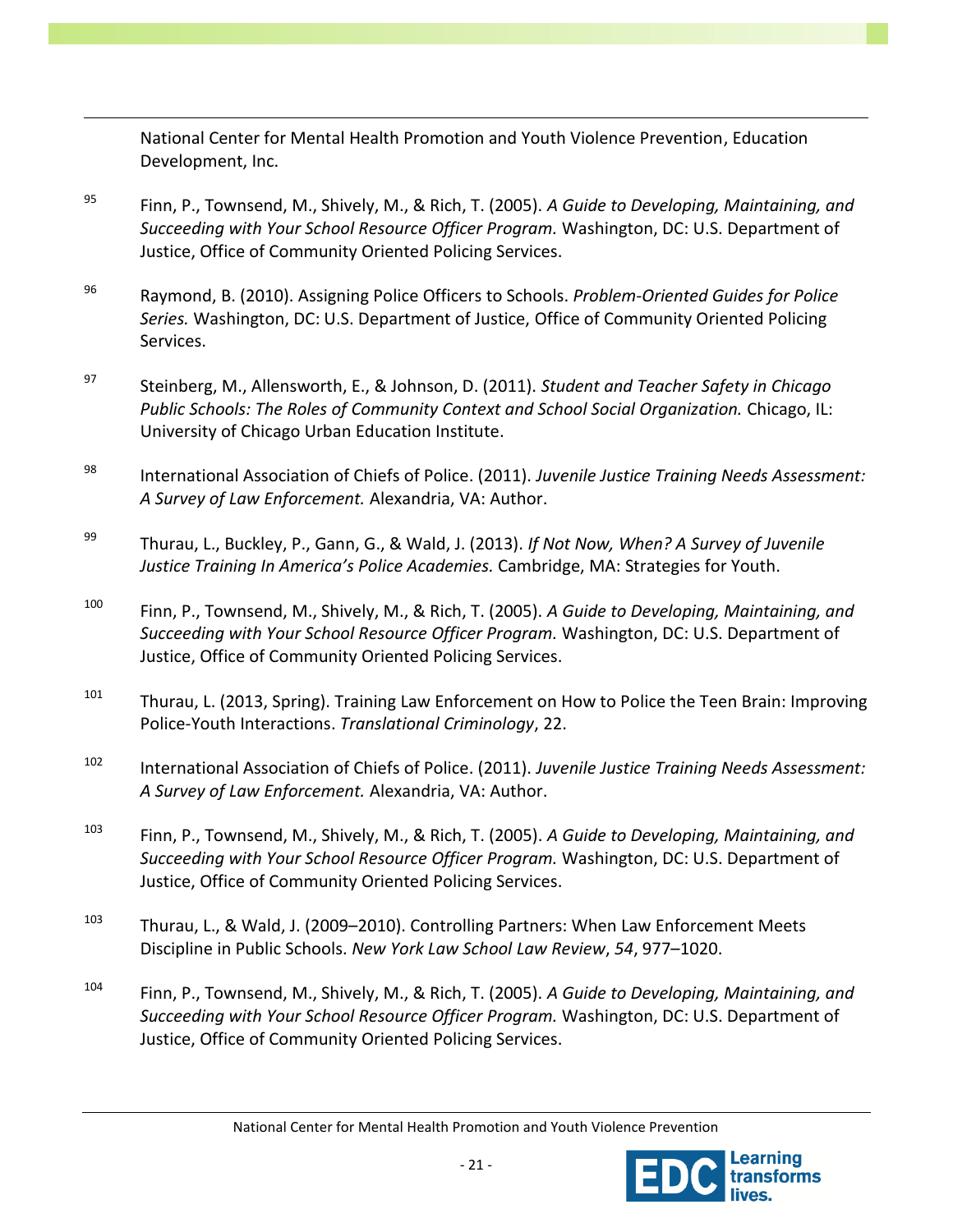- $\overline{a}$ <sup>105</sup> International Association of Chiefs of Police. (2011). *Juvenile Justice Training Needs Assessment: A Survey of Law Enforcement.* Alexandria, VA: Author.
- <sup>106</sup> Rosiak, J. (2011, Spring). Sustaining the SRO Position in Tough Financial Times. *School Safety.*  Hoover, AL: National Association of School Resource Officers.
- <sup>107</sup> Finn, P., Townsend, M., Shively, M., & Rich, T. (2005). *A Guide to Developing, Maintaining, and Succeeding with Your School Resource Officer Program.* Washington, DC: U.S. Department of Justice, Office of Community Oriented Policing Services.
- <sup>108</sup> School Safety Advisory Council. (n.d.). *Basic School Resource Officer Certification Course.* Retrieved from http://www.schoolsafety911.org/PDF/T-Basic%20SRO.pdf
- <sup>109</sup> Markey, D., Usher, L., Gruttadaro, D., Honberg, R., & Cochran, C. (2011). *Responding to Youth*  with Mental Health Needs: A CIT for Youth Implementation Manual. Arlington, VA: National Alliance on Mental Illness.
- <sup>110</sup> Finn, P., Townsend, M., Shively, M., & Rich, T. (2005). *A Guide to Developing, Maintaining, and Succeeding with Your School Resource Officer Program.* Washington, DC: U.S. Department of Justice, Office of Community Oriented Policing Services.
- <sup>111</sup> Thurau, L., Buckley, P., Gann, G., & Wald, J. (2013). *If Not Now, When? A Survey of Juvenile Justice Training in America's Police Academies.* Cambridge, MA: Strategies for Youth.
- $112$  Ibid.
- <sup>113</sup> Finn, P., Townsend, M., Shively, M., & Rich, T. (2005). *A Guide to Developing, Maintaining, and Succeeding with Your School Resource Officer Program.* Washington, DC: U.S. Department of Justice, Office of Community Oriented Policing Services.
- <sup>114</sup> Thurau, L. (2013, Spring). Training Law Enforcement on How to Police the Teen Brain: Improving Police-Youth Interactions. *Translational Criminology*, 20–22.
- <sup>115</sup> Raymond, B. (2010). Assigning Police Officers to Schools. *Problem-Oriented Guides for Police Response Guides Series.* Washington, DC: U.S. Department of Justice, Office of Community Oriented Policing Services.
- <sup>116</sup> The Partnership for a Drug-free America, WGBH Education Foundation, & Treatment Research Institute. (2013). *A Parent's Guide to the Teen Brain.* Retrieved from <http://teenbrain.drugfree.org/tools/index.html>